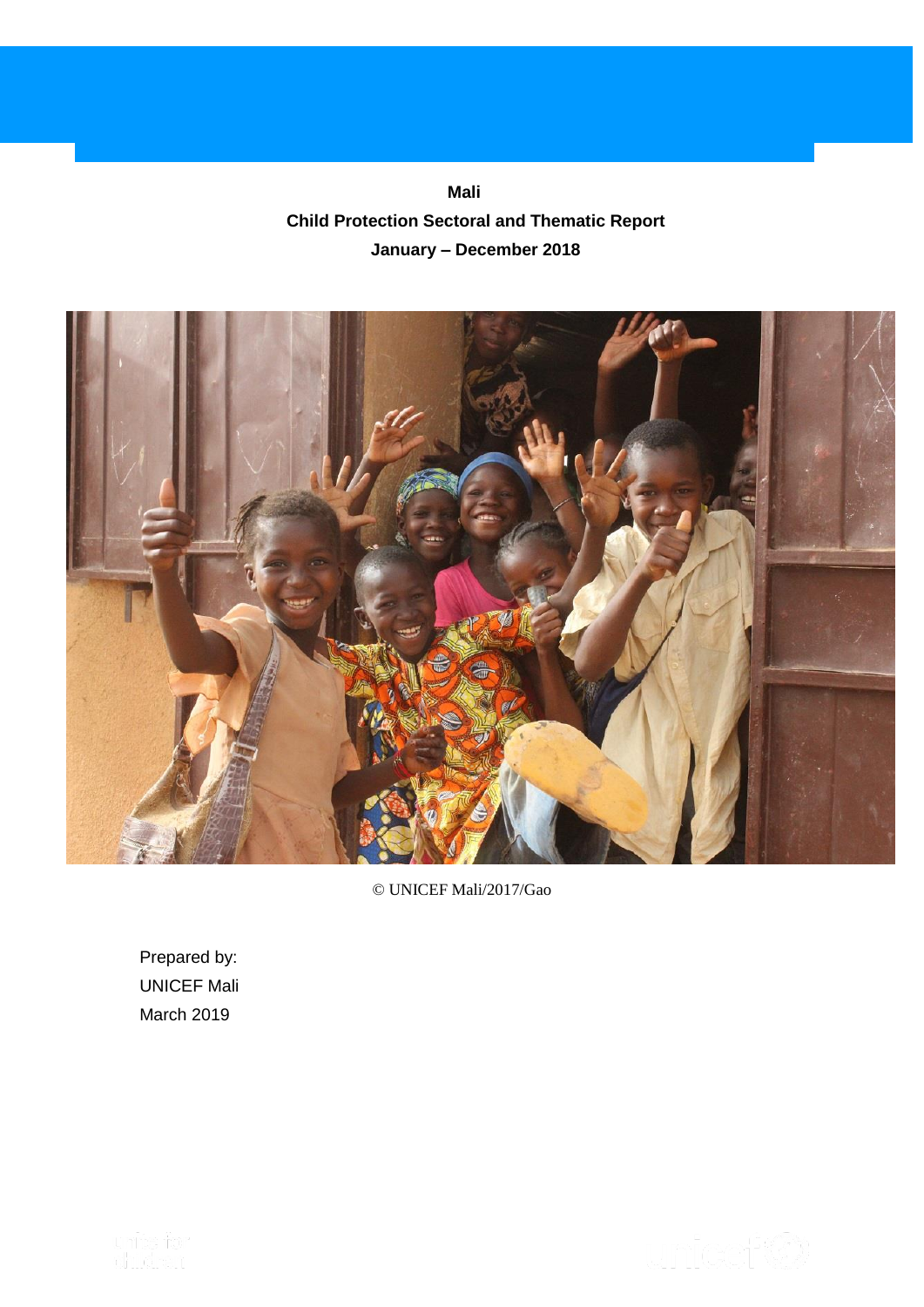# **TABLE OF CONTENTS**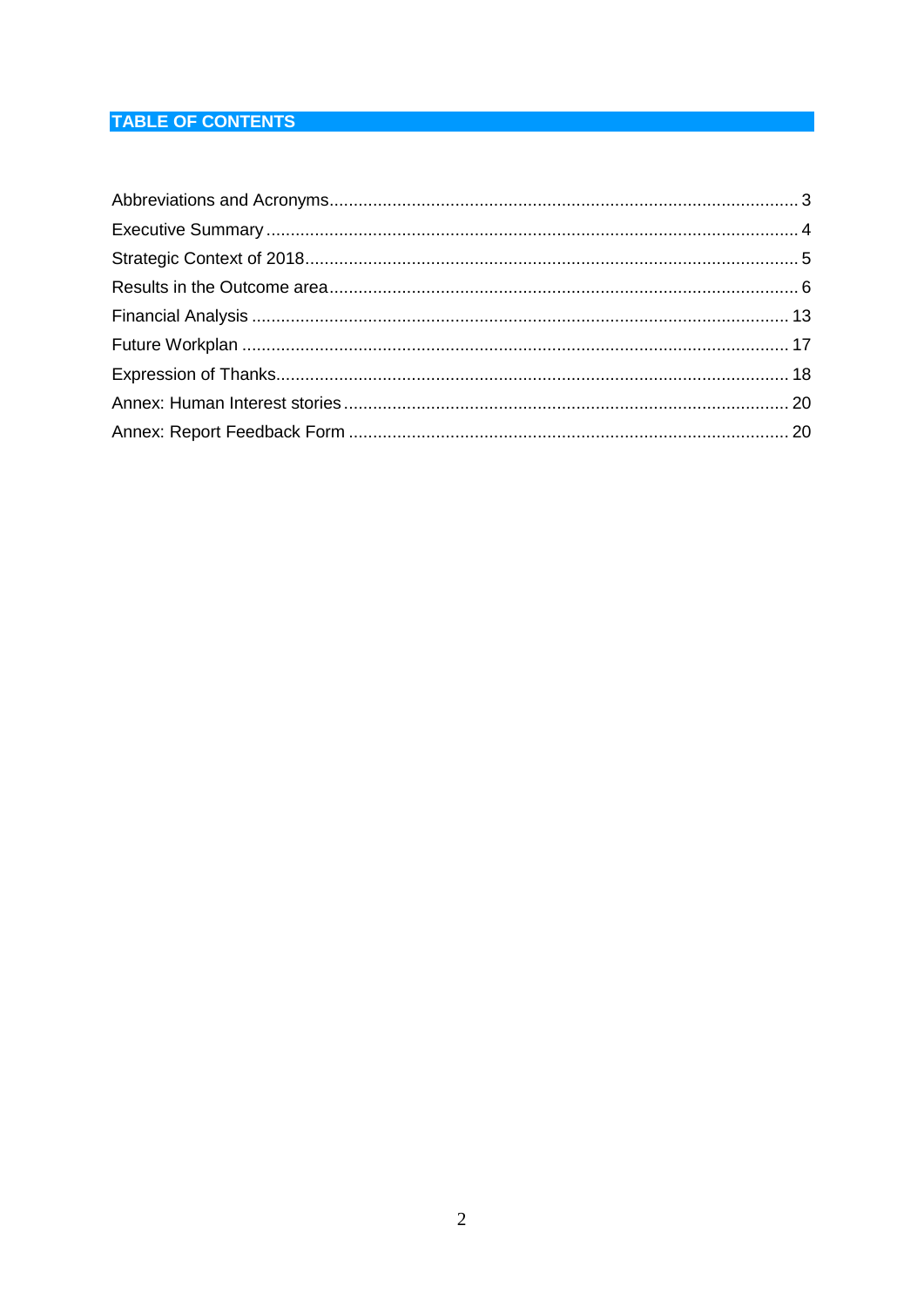# <span id="page-2-0"></span>**ABBREVIATIONS AND ACRONYMS**

| AMM:<br>CM:<br>CRSV:<br>CTO:<br>DNEC:<br>DNPEF:<br>DNS:<br>DRPFEF<br><b>DRPFEF</b><br>Famille<br>EAFGA:<br>ENA:<br>FAT:<br>FENASCO: | Associations des Municipalités des Mali<br><b>Child Marriage</b><br><b>Conflict Related Sexual Violence</b><br>Centre de Transit et d'Orientation<br>Direction Nationale de l'Etat Civil<br>Direction Nationale pour la Promotion de l'Enfant et de la Famille<br>Direction Nationale de la Santé<br>Drirection Regionale Promotion Femme Enfant Famille<br>Direction Regionale pour la Promotion de la Femme, de l'Enfant et de la<br>Enfant Associe aux Forces et Groupes Armes<br>Enfant Non Accompagne<br>Famille d'Accueil Transitoire<br>Federation Nationale des Associations de Santé Communautaires |
|-------------------------------------------------------------------------------------------------------------------------------------|--------------------------------------------------------------------------------------------------------------------------------------------------------------------------------------------------------------------------------------------------------------------------------------------------------------------------------------------------------------------------------------------------------------------------------------------------------------------------------------------------------------------------------------------------------------------------------------------------------------|
| FGM/C:                                                                                                                              | <b>Female Mutilation Genitale/Cutting</b>                                                                                                                                                                                                                                                                                                                                                                                                                                                                                                                                                                    |
| GBV:<br>Mou:                                                                                                                        | <b>Gender Based Violence</b><br>Memorandun of Understanding                                                                                                                                                                                                                                                                                                                                                                                                                                                                                                                                                  |
| MPFEF:<br>MRM:                                                                                                                      | Ministere Promotion Femme Enfant Famille<br><b>Monitoring Reporting Mechanism</b>                                                                                                                                                                                                                                                                                                                                                                                                                                                                                                                            |
| NGO :<br>PNLE:<br>PSEA:<br>RECOPE:<br>UASC:                                                                                         | Non Governemental Organisation<br>Programme National de Lutte contre l'Excision<br>prevention from sexual exploitation and abuse<br>Reseau Communautaire de Protection de l'Enfant<br>Unacompanied and Separated Children                                                                                                                                                                                                                                                                                                                                                                                    |
|                                                                                                                                     |                                                                                                                                                                                                                                                                                                                                                                                                                                                                                                                                                                                                              |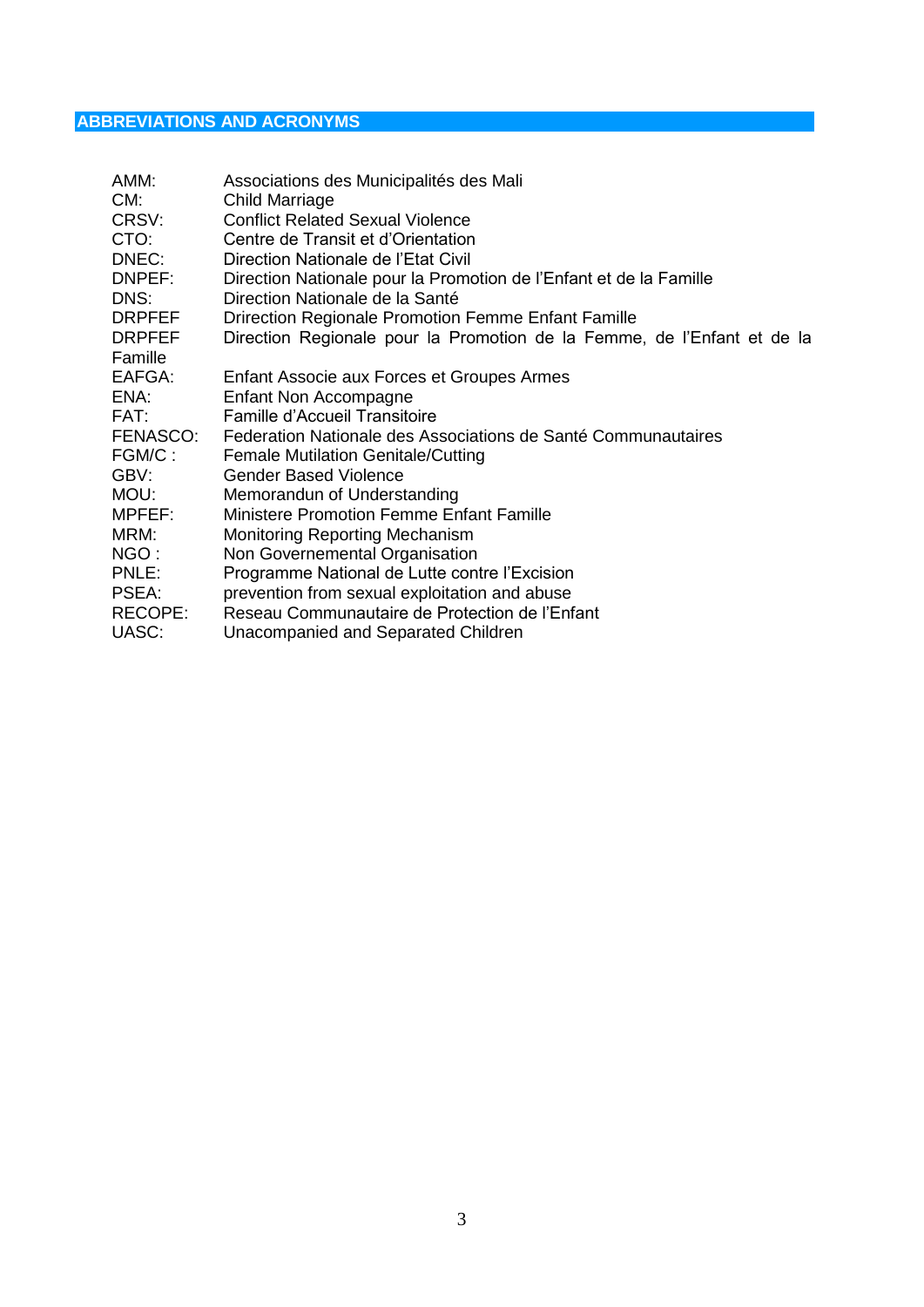#### <span id="page-3-0"></span>**EXECUTIVE SUMMARY**

The present report presents the results of the child protection programme in Mali for 2018, which was implemented with the support of the Swedish thematic funds and *UNICEF* other funds. Thanks to these funds the main results achieved in the year 2018 include:

- **Enabling Child Protection Environment**: The Ministry for the Promotion of Women, Children and Family (MPFEF), through its "Programme National de Lutte contre l'Excision (PNLE)", took the leadership for the development of the national strategy to end GBV including Conflict Related Sexual Violence (CRSV). As result, a comprehensive national strategy on GBV was validated by the Government of Mali with the contribution of all key stakeholders. Despite actor's advocacy efforts at national, regional and local levels, the Child Protection Code, discussed and approved by Government since 2014, hasn't yet been submitted for the adoption by Parliament. The 2011 Persons and Family Code still allows girls to be married at 16, and the GBV law (including criminalization of female genital mutilation/cutting (FGM/C) and child marriage) validated since July 2017 hasn't been adopted yet at the political level. Stronger efforts still need to be put in place in partnership with other key agencies (UNFPA, UNWOMEN) and the donor community to advocate for the adoption and implementation of national laws regarding social normes changes like FGM/C and child marriage.
- **Social norms changes:** UNICEF has been continuing its efforts towards the abandonment of female genital mutilation/cutting (FGM/C) and child marriage. Intensive social mobilization and awareness raising for the elimination of harmful practices took place thanks to the partnership with civil society and the government: geographic coverage for social mobilisation was extended to 460 villages/districts (including 150 new villages in Kolokani District and 36 new districts in Sikasso urban commune) in the areas of Kayes (West), Sikasso and Koulikoro (south), Mopti (centre) and District of Bamako. In 2018, 349,690 persons (40% women and girls) including local leaders and authorities were reached by UNICEF sensitization activities on GBV, child marriage and FGM/C. A total of 60,016 adolescent girls were reached through prevention and care interventions against child marriage and FGM/C through focus groupe discussion, small groups therapy, educational dialogue, and socio-educational events.
- **In terms of services delivery**, a total of 3,877 survivors of FGM/C (1,265), child marriage (293 girls) and forced marriage (24 women from 19 to 21), and 2,295 cases of other gender violence's benefited from at least one service among psychosocial support, medical service, legal assistance and support on income generating activities through UNICEF supported local NGOs and decentralized social services.
- **Response to Children affected by crisis/emergencies**: 14,481 children affected by conflict (143 children associated with armed groups, 178 unaccompanied and separated children, 73 GBV / Sexual Gender Based Violence survivors, 21 released from detention, and 14,046 other vulnerable children) received response services, including psychosocial care and reintegration provided by UNICEF and implementing partners.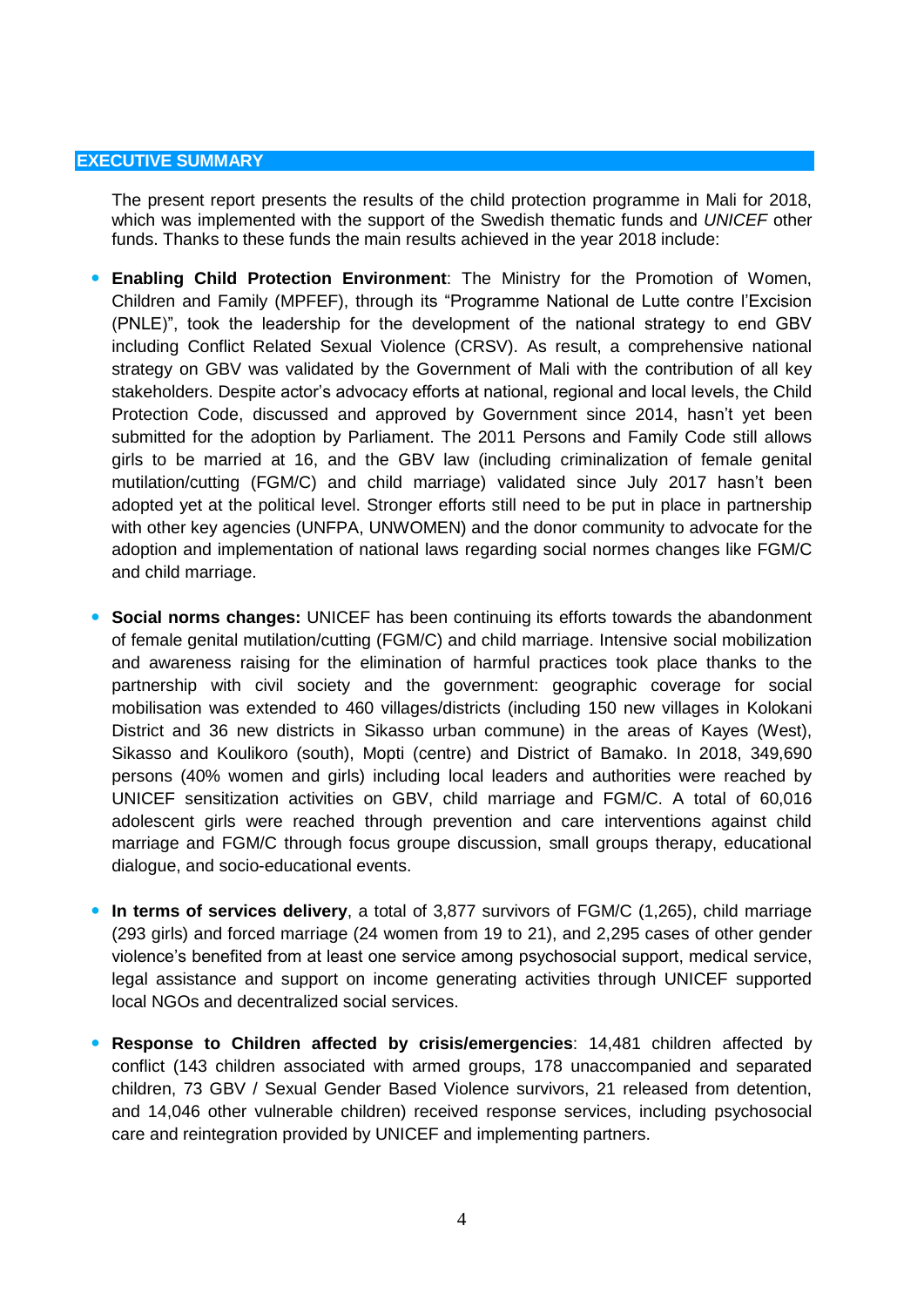**Birth Registration and delivery of birth certificates** were improved through the interoperability between health and civil registration to register newborn babies within the legal deadline and the support of birth registration for children who had missed the legal deadline, through supplementary judgements in conflict affected areas. As such, 25,877 vulnerable children, received their birth certificates in Gao and Timbuktu regions.

#### <span id="page-4-0"></span>**STRATEGIC CONTEXT OF 2018**

Six years after the armed conflict broke out in northern Mali, and despite some significant progress made since the signing of the Algiers Peace Agreement in 2015, the country has experienced a rapidly deteriorating security situation, particularly in the center, and a series of severe humanitarian crises. Protracted conflict (armed and inter community) and displacement, adverse weather conditions, commodity price fluctuations, food and nutritional crisis, political tensions had a strong impact on children and women. In addition to the internal conflicts, Mali has also been affected by growing regional insecurity marked by the recent developments in neighboring Burkina Faso and Niger. Insecurity has spread rapidly across borders, resulting in banditry, forced displacement, the erosion of state authority, and the provision of basic social services.

In 2018, Mali was ranked 18th most insecure country out of 191 according to the Risk Management Index (INFORM). Most Malian regions are classified at very high risk (Gao, Timbuktu and Mopti) or high risk (Kidal, Ségou, Sikasso, Koulikoro). Only Kayes and Bamako regions are now considered at medium risk. The deteriorating security situation continued to have a negative impact on children and adolescent in Mali by exposing them to serious rights violations, causinf enormous physical and psychosocial distress. Children are increasingly exposed to different forms of violence and exploitation, of which are rooted in the conflict, structural problems and social and gender norms. Child rights abuses perpetrated by parties to the conflict rose by 7 per cent, with 365 serious violations recorded in the first half of 2018 compared to 342 in the same period in 2017. Child recruitment and children being associated with armed groups remained a growing concern in Mali in 2018. In terms of gender-based violence, Mali has one of the highest rates of child marriage worldwide with 48,9 per cent of girls married before the age of 18, a major infringement of the rights of the girl child, with widespread consequences for future generations.

In 2018 the Government of Mali has been engaged in strategic political documents that impact children including The Strategic Framework for Economic Recovery and Sustainable Development (CREDD), the Action Plan for Social Protection Policy, the Health and Social Development programme (PRODESS), the ten-year Education Programme (PRODEC II) as well as the the Plan Decennale for the Protection of Women and Promotion of Children and Families.

UNICEF has been advocating and providing technical support for the adoption of the law to prevent, punish and respond to of GBV, including FGM/C and child marriage by collaborating with national and local authorities, including members of parliament, governors, mayors, local leaders, women and youth movements. The law is still pending for adoption. Resistance within certain conservative Ministries specially in an electoral year, pressures from traditional and religious leaders, and the deeply rooted gender and cultural norms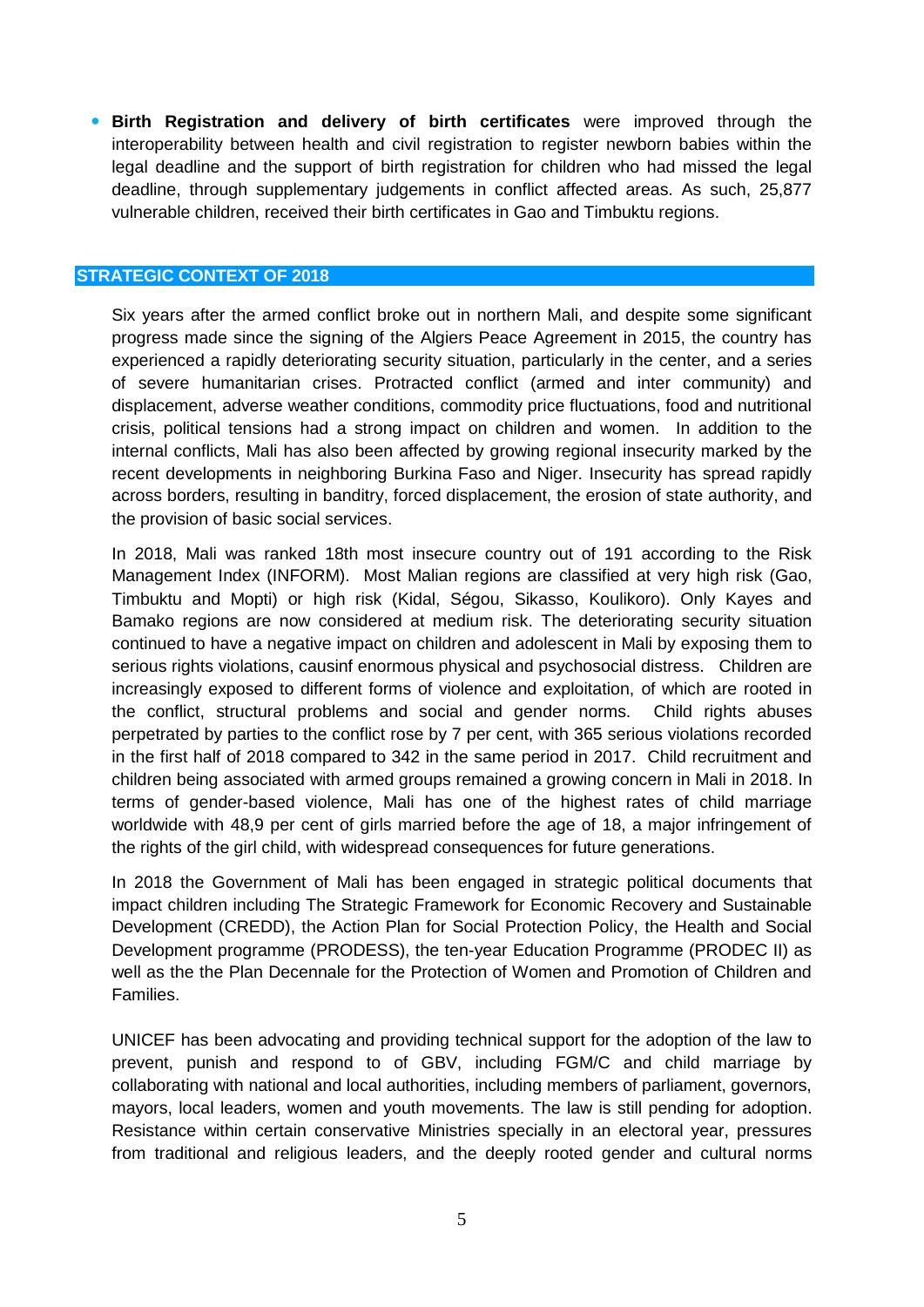remain barriers, as does the legal framework, which still authorizes marriage of girls at 16 and does not criminalize FGM/C.

UNICEF worked in close collaboration with UNFPA, including through the Joint Programme to accelerate abandonment of FGM/C, and UNWOMEN, for advocating law reform on GBV including child marriage and FGM/C, and sensitizing authorities in all regions to prevent, and respond to gender-based violence, and mobilise communities to abandon the practices.

Based on a MoU which was developed between the health and civil registration sectors related to the nomination of community health workers as civil registrar at village level, UNICEF health and Child Protection sections collaborated closely with government partners DNEC and DNS, civil society actors AMM and FENASCO to strengthen registration of birth at community level. In 2019, UNICEF will continue to strengthen the partnership to scall up birth registration.

Partnerships between UNICEF and non-governmental organizations (NGOs) for emergency and development activities contributed to 2018 achievements. In 2018, alongside to government services, UNICEF collaborated closely with COOPI, Terre des Hommes, Solidarité pour le Sahel (SOLISA), and KANUYA as implementing partners and Child protection sub cluster members (IRC, Save the Children, ENDA MALI, UNHCR, and IOM) so that children could receive adequate prevention and response services

## <span id="page-5-0"></span>**RESULTS IN THE OUTCOME AREA**

In line with UNICEF's Country Programme Document 2015-2019 and UNDAF Plus 2015- 2019, the Child Protection Outcome is dedicated to support the Government of Mali**, to better protect children especially girls against violence, abuse and exploitation.**

The Child Protection Outcome is underpinned by three outputs related to: **Output 1 (Policy Legislative Framework and Child Protection in emmergencies); Output 2 (Harmul Practices), Output 3 (Birth registration)** 

**Output 1: 6.1 By the end of 2019, functional services for prevention and response to violence against children are available in the programme targeted areas, with a focus on zones affected by humanitarian situations.**

Thanks to the contribution of Sweden funding, UNICEF was able to continue its efforts in strengthening local NGOs and decentralised social services, in terms of services delivery to respond and prevent Gender based Violence. A total of 3,877 survivors of FGM/C (1,265), child marriage (293 girls) and forced marriage (24 women from 19 to 21), and 2,295 cases of other gender violence's benefited from at least one service among psychosocial support, medical service, legal assistance and support on income generating activities through UNICEF supported local NGOs and decentralized social services. Noted that 43% of reported GBV cases were perpetrated against children particularly girls. Only 57,89% have benefited of medical care due to the low access to health services and less than 2 % benefited to legal support du to survivor's stigmatization. All cases benefitted from pasychosocial support.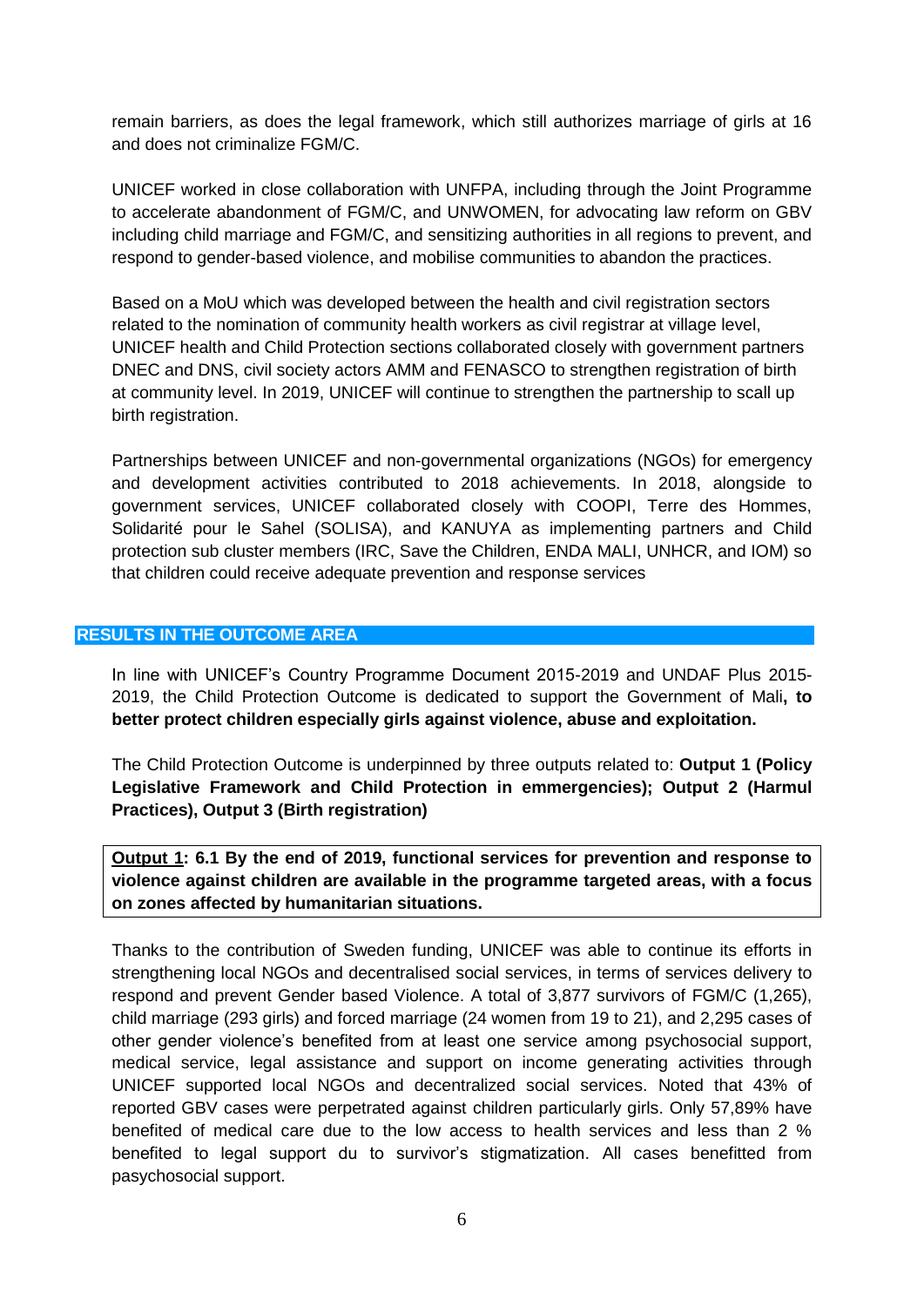Sweden fundings were key in supporting technical services of DNPEF and DRPEF as well as National and Internal NGOs to provide prevention and response interventions for children affected by the conflict in Mali. In 2018, Unicef and its partners were able to achieve the following in Kidal, Gao, Mopti and Timbuktu in line with the 2018 Humanitarian reponse Plan:

## ➢**Provision of interim care services in the CTO and FAT to 98 unaccompanied children:**

- 98 children (91 boys and 7 girls) released from armed groups benefited from holistic care in the transit and orientation centers/CTO (Psychosocial, health, clothing, food, education-literacy, family reunification). Among these children 42 (7F and 35G) were reunited with their families and communities
- 30 children released (among the 98) from armed groups (5 F and 25 G) benefited from socio-economic reintegration.
- 56 identified unaccompanied and vulnerable children in the community (25 girls and 31 boys) benefited from holistic services including psychosocial support, health care, food, clothing, family reunification and referral to other more specialized services (including GBV actors)
- 40 Fosters Families (FAT) were identified and trained on child protection issues in the Kidal and Timbuktu regions. These families were equipped with materials and received a total of 10 unacompanied children for temporary care
- sensitization activites were conducted by local partners in the communities on the prevention of family separation and recruitment and use of children and its consequences

## ➢**Community Based Psychosocial Support to 8,130 children in safe spaces including Child Friendly Spaces (CFS), CTO and FAT**

- 3,253 girls and 4,877 boys benefited from community-based psychosocial support in 22 child friendly and safe spaces established in the northern regions of Mali (Gao, Timbuktu, Kidal). These activities included basic couseling, strucured games, sports, excursions; songs and dances, life skills discussion groups, family visits, literacy activities;

## ➢ **Strengthening 21 community child protection mechanisms**

- 21 community-based child protection networks/RECOPE (en francais) composed of 215 members (150 men and 65 women) were established and revitalised in the Kidal, Timbuktu and Gao regions in the northern Mali, including 13 in the host communities and 8 in the IDP sites to facilitate the exchange and involvement of displaced communities in the activities
- Among these RECOPE, 95 members (25 women and 70 men) were trained together with 25 community leaders (16H and 9F) on child protection especially on prevention against the recruitment and use of children by the forces and armed groups.120 additional members where trained in early 2019.
- The child protection committees (RECOPE) set up with the DRPFEF and TdH support in Tombouctou (35 members) and TdH/Gao-Tombouctou (120 members) could not yet demonstrate results.
- Only in Kidal, 4 Child Protection Committees (60 members) put in place with the SOLISA support were able to conduct community sensitization activities, identified and reffered child protection cases including 36 children formerly associated with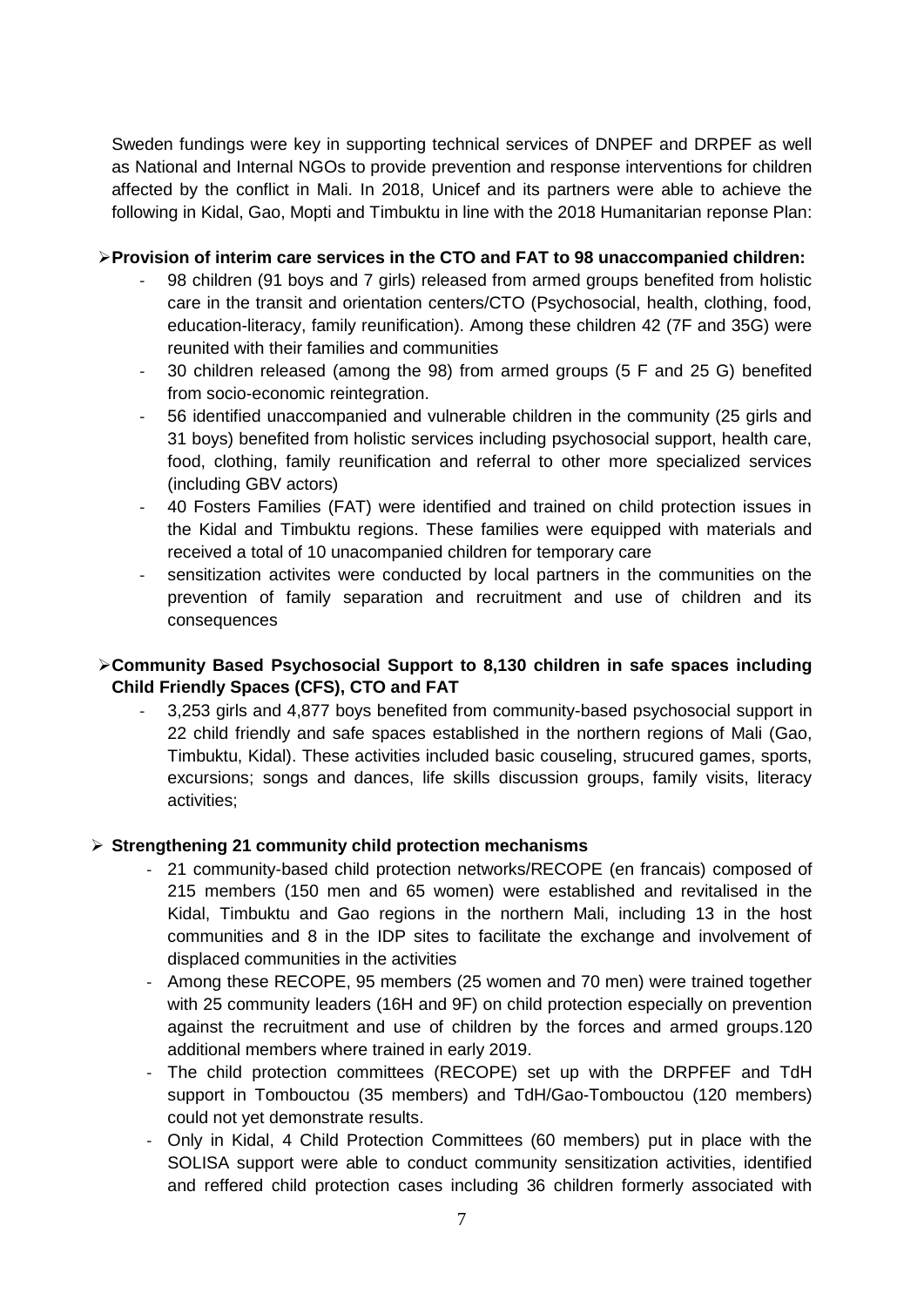armed groups auto-demobilized (CAAFAGs) and referred them to the local NGO SOLISA for appropriate care and reintegration.

- 45 sensitization sessions were conducted by the RECOPE members on prevention against children separation and recruitment and use of children. 2564 persons attended these activities including 1136 men, 812 women, 372 boys and 244 girls

## ➢ **Capacity building ok Key implementing partners on child protection**

- UNICEF has strengthened the capacity of partners (33 including 9 women and 24 men) in the Monitoring and Reporting Mechanism (MRM) to monitor and report incidents of child rights violation in the conflict affected areas. As a result, 500 incidents of grave child rights violations including recruitment and use, sexual violence, abduction, killing and maiming were documented in 2018 and reported through the Global Horizontal Note (GHN) and other relevant reports, which represents a significant increase compared to 2017.
- Six (6) staff from the CTO including 1 women were trained on the children age verification
- Twenty-six (26) staffs including 4 women were sensitized on the prevention from sexual exploitation and abuse (PSEA)

As 2019 will mark the last year of the UNDAF and UNICEF Country Programme 2015-2019 Mali Country Office including the child protection program has started in 2018 the process of developing a the new Programme for 2020-2024. With the support of an International Consultant a Strategic Moment of Reflection has been conducted with key child Protection stakeholders including the Government, other UN agencies, NGOs, children and youth, to discuss and define strategic priorities, alternative solutions for a transformative agenda for children and young people. Thanks to this process the child protection priorities of the new country programme 2020-2024 were identified.

**Output 2: By the end of 2019, communities in the programme targeted areas have acquired knowledge and skills to abandon FGM/C and child marriage, and the use of victims care services.**

The Government of Mali has adopted the majority of international instruments for the protection of children's and women's rights, nevertheless discriminatory social and cultural beliefs and practices persist and continue to legitimize delays in the adoption of a legal framework that supports ending FGM/C, Child Marriage and other forms of Gender Based Violence in Mali.

In 2018, with Sweden fundings, UNICEF supported the National Programme for the prevention of FGM/C (PNLE) to elaborate a holistic costed strategy adopted by the Government of Mali in October to end GBV, which includes child marriage. The strategy has been developed through a participatory and inclusive process, under the lead of the PNLE, resulting in a 12 years national holistic strategy 2019-2030 to end GBV. The strategy was validated at regional and national levels. Its implementation through 3 quarterly budgeted action plans (2019-2022; 2023-2026; 2027-2030) should accelerate the elimination of gender-based violence in Mali.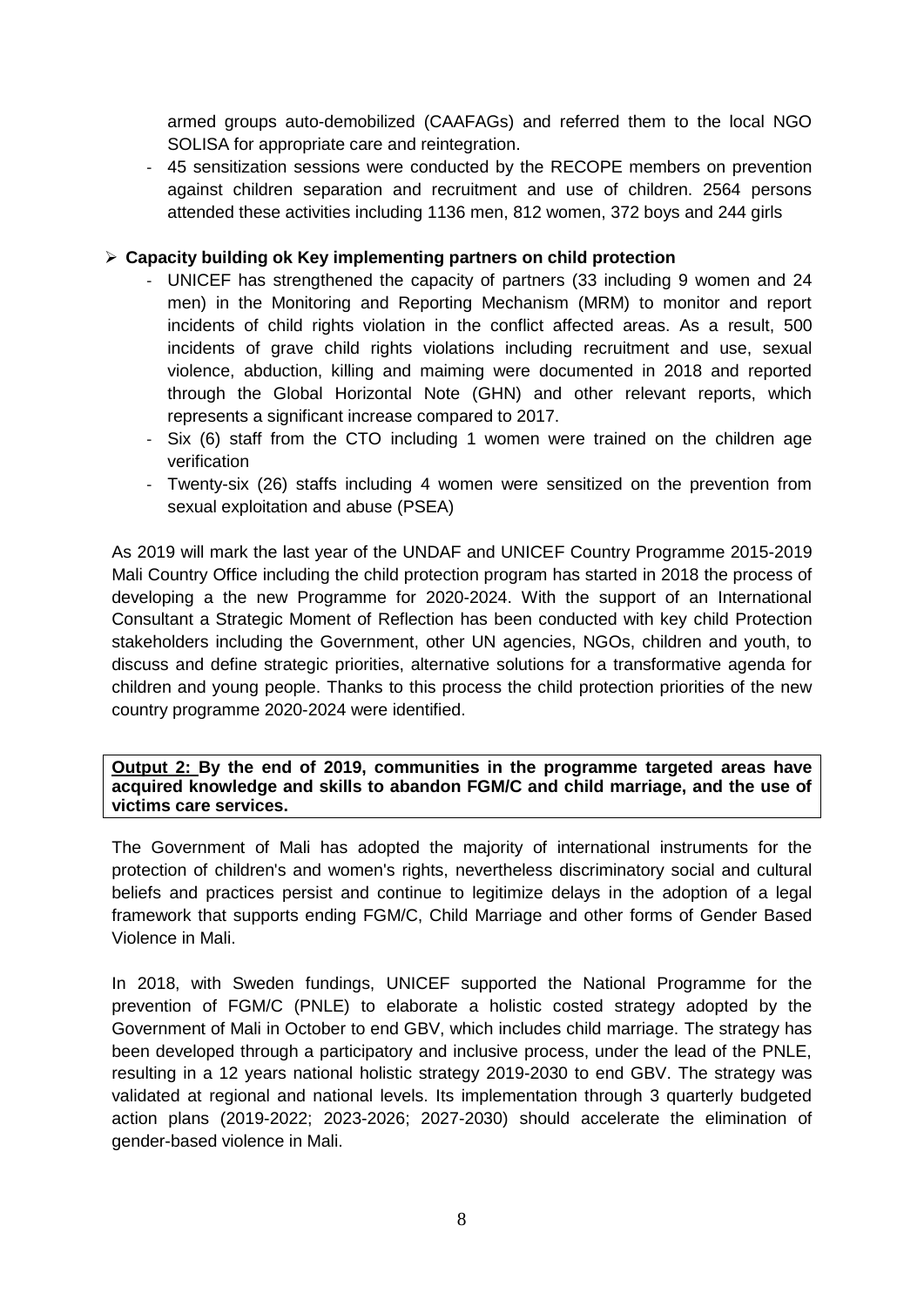With the support of Sweden fundings, 349,690 persons (67,218 men, 138,009 women, 61,163 boys and 83,300 girls) including local leaders and authorities were reached by UNICEF sensitization activities on GBV, child marriage and FGM/C in Kayes, Koulikoro, Sikasso, Mopti, Gao (Bourem) et les 6 communes du District de Bamako. Different approaches were used including age and gender sensitive focus group discussion and intergenerational dialogue, mobile cinema, community theatre, and public debates, to facilitate discussion about girl's and women's health issues as an entry point to tackle FGM/C, child marriage, and gender norms. National and local influential leaders (National Assembly; High Council of Local Governance; Association of Municipalities; Economic, Social and Cultural Council; National and Regional Council for Youth) were sensitized to strengthen their support resulting in the signature of formal 'Pacts' showing support for the abandonment of child marriage and FGM/C and adoption of the law.

As result of these advocacies sessions 86% of the 2.999 influents persons at regional levels and 3426 leaders at local levels sign the 'PACT" showing support for the abandonment of child marriage and FGM/C and adoption of the law

Furthermore, A total of 60,016 adolescent girls were reached through prevention and care interventions against child marriage and FGM/C through focus groupe discussion, small groups therapy, educational dialogue, and socio-educational events Kayes, Koulikoro, Sikasso, Ségou, Mopti, Gao/Bourem et le District de Bamako. At least 60% of these adolescent girls were subsequently able to conduct outreach sessions and lead discussions in their communities on child marriage, the consequences of FGM/C on their health and development and propose alternatives such as education and freedom of choice.

Trained village protection committees prevented 307 girls from FGM/C and 80 girls (13-15 years) from child marriage and referred identified cases to relevant service providers, including, health, psychosocial support, education, vocational training, income generating activities.

80 communities in Kayes regions declared the abandonment of FGM/C and among them 68 declared the abandonment of child marriage. Public declarations of abandonment and "Pacts' of engagements signed by key community representatives demonstrate their real commitment and positive evolution of attitudes regarding traditional and social norms. Monitoring mechanisms are in place to monitor village compliance to their engagement and maintain of the new norm around the practice.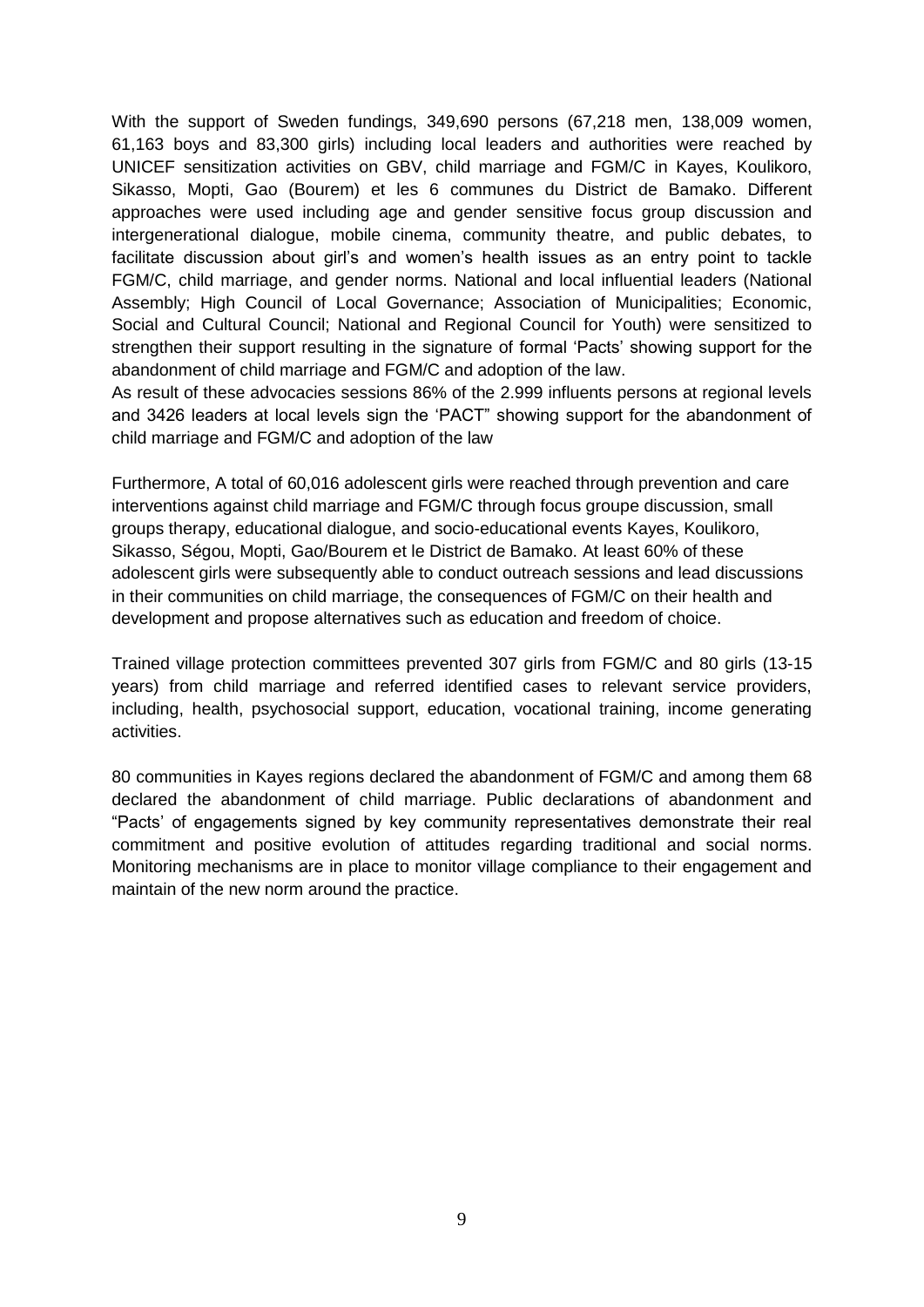**Output 3: By the end of 2019, appropriate and functional institutions and services for child justice and birth registration are available in the Bamako district and the regions of Kayes, Sikasso, Mopti, Gao and Timbuktu.**

In 2018, UNICEF has been working to improve birth registration and the delivery of birth certificate through 2 different strategies: by strengthening interoperability between the health and civil registration systems to register new born babies within the legal deadline, and by supporting birth registration for those children out of legal deadline in the conflict affected areas. Along with funding from Canada, Sweden's support contributeed to achieve meaningful results for children. Major results included:

- 25,877 vulnerable children out of 64.392 targeted in 2018 received their birth certificates in Gao and Timbuktu regions through UNICEF supported 'Jugement suppletif'. Security constraints and restricted accessibility to certain areas in the northern regions, and the heavy costs of judgment suppletif were the main bottlenecks toward the achievement of the planned target.
- registration of births that occurred out of health facilities increased from 54.7% in 2017 to 61,7% in 2018 in the targeted localities Sikasso, Mopti, Gao and Timbuktu. This as a result of (i) improved collaboration with the health sector through training of 6.740 birth declaration agents and 431 community's health workers as birth registrars to notify all births that occurred in health centres or in the communities and (ii) community awareness and public debates on the importance and procedures of birth registration in and

The RapidPro plateforme based on digital communication and transfert of civil registration statistics has been used in gathering and transmitting quality birth declaration and birth certification statistics in a timely manner from 86 communes of Sikasso, Mopti, Koulikoro and Bamako District to the National Directorate of Civil Status. Although the collaboration between health and civil registration services has shown positive results. The model approach implemented in the targeted districts needs to be scaled up and adopted as a national approach, with the strong engagement of National and district Offices of Civil Registration, local municipalities, ministries of Health and Justice and civil society organizations to ensure universal birth registration. Strong advocacy needs to continue in 2019 with the Ministry of Territorial Administration and Ministry of Justice to support the registration of all children without imposing additional costs on families.

#### **FUNDING**

Sweden Thematic funds represented the highest contribution to the child protection programme in Mali. Together with UNICEF regular resources and other sources coming from different donors. Theycontributed greatly to achieving these results across all outputs (Output 1, Output 2 and Output 3)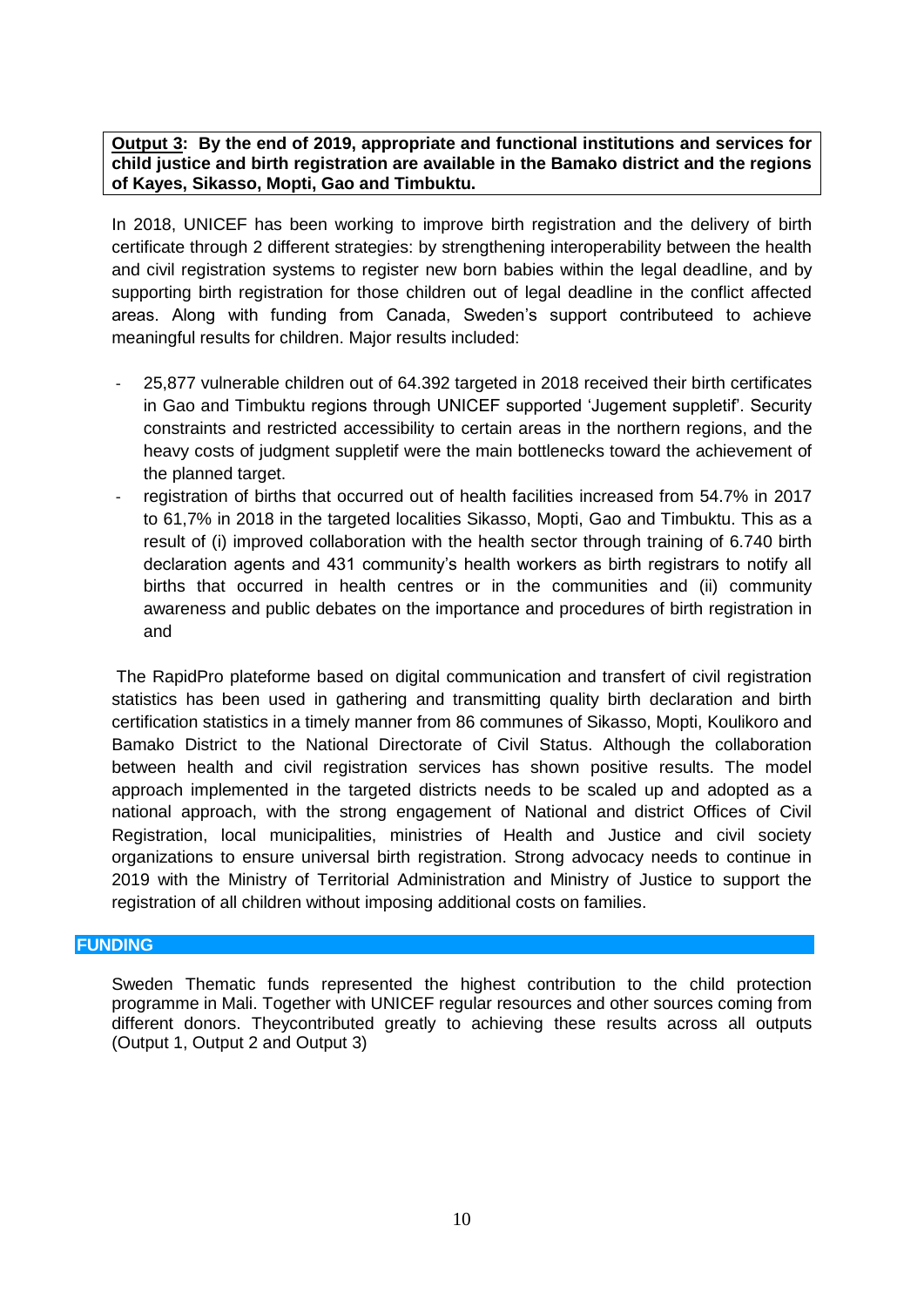## **RESULT ASSESSMENT FRAMEWORK**

| <b>Outcome Protection</b>                                                                                                                                                                                              | By 2019, children, especially girls, are better protected<br>against violence, abuse and exploitation. |                          |                                                                                                                                                                                                                                                                                                                                                                                                                                                                                                                                                                                                                                                                                            |  |  |
|------------------------------------------------------------------------------------------------------------------------------------------------------------------------------------------------------------------------|--------------------------------------------------------------------------------------------------------|--------------------------|--------------------------------------------------------------------------------------------------------------------------------------------------------------------------------------------------------------------------------------------------------------------------------------------------------------------------------------------------------------------------------------------------------------------------------------------------------------------------------------------------------------------------------------------------------------------------------------------------------------------------------------------------------------------------------------------|--|--|
| <b>Outcome Indicators</b>                                                                                                                                                                                              | <b>Baseline</b><br>(2015)                                                                              | <b>Target</b><br>(2019)  | Progress (2018)                                                                                                                                                                                                                                                                                                                                                                                                                                                                                                                                                                                                                                                                            |  |  |
| Proportion of children under 5<br>years of age whose births have<br>with a civil $87%$<br>registered<br>been<br>authority, by age.                                                                                     |                                                                                                        | 90%                      | information<br>national<br>No.<br>at<br>level<br>available for 2018 and is planned to be<br>available through the EDS 2018 which<br>results are not yet available. But in<br>UNICEF's<br>targeted<br>areas<br>the<br>registration of births that occurred out<br>of health facilities increased from<br>54.7% in 2017 to 61,7% in 2018                                                                                                                                                                                                                                                                                                                                                     |  |  |
| Percentage of women aged 15-49<br>subject<br>to<br>female<br>mutilation/cutting                                                                                                                                        | genital $ 88.5%$                                                                                       | 86%                      | The EDS 2018 is ongoing and the<br>results not available yet.                                                                                                                                                                                                                                                                                                                                                                                                                                                                                                                                                                                                                              |  |  |
| Women<br>$(15-49)$<br>married<br>yrs)<br>before age 18                                                                                                                                                                 | 49%                                                                                                    | 44%                      | The EDS 2018 is ongoing and the<br>results not available yet.                                                                                                                                                                                                                                                                                                                                                                                                                                                                                                                                                                                                                              |  |  |
| Women<br>$(20-24)$<br>married<br>yrs)<br>before age 18                                                                                                                                                                 | 52%                                                                                                    | 47%                      | The EDS 2018 is ongoing and the<br>results not available yet.                                                                                                                                                                                                                                                                                                                                                                                                                                                                                                                                                                                                                              |  |  |
| <b>Output 1</b>                                                                                                                                                                                                        |                                                                                                        | humanitarian situations. | 6.1 By the end of 2019, functional services for prevention and<br>response to violence against children are available in the<br>programme priority areas, with a focus on zones affected by                                                                                                                                                                                                                                                                                                                                                                                                                                                                                                |  |  |
| <b>Output Indicators</b>                                                                                                                                                                                               | <b>Baseline</b><br>(2017)                                                                              | Target<br>(2019)         | Progress (2018)                                                                                                                                                                                                                                                                                                                                                                                                                                                                                                                                                                                                                                                                            |  |  |
| Percentage of UNICEF-targeted<br>girls and boys recruited and used<br>by armed forces and groups that<br>have been released and<br>reintegrated with their families and<br>provided with adequate care and<br>services | 100                                                                                                    | 100                      | UNICEF with the collaboration of the<br>Governement/DNPEF and NGOs<br>supported a total number of 143<br>children formally associated with<br>armed groups out of 580 targeted<br>in2018 (25% of achievement) with<br>interim care and reintegration. This<br>partial result is due to: (i) the<br>unwillingness of armed groups to<br>formally cooperate with child protection<br>actors; (ii) the lack of civil<br>documentation certifying their minority<br>- though some children were<br>suspected minors; (iii) the easy access<br>to have fake birth certificate; (iv) and<br>finally the security issue -limited<br>access and logistical capacity for child<br>protection actors |  |  |
| Number of Children victims of/or<br>at risk of violence, abuse and<br>exploitation who received                                                                                                                        | 0                                                                                                      | 62 151                   | UNICEF with the collaboration of it's<br>implementing partners (NGOs)<br>provided 14,046 vulnerable children                                                                                                                                                                                                                                                                                                                                                                                                                                                                                                                                                                               |  |  |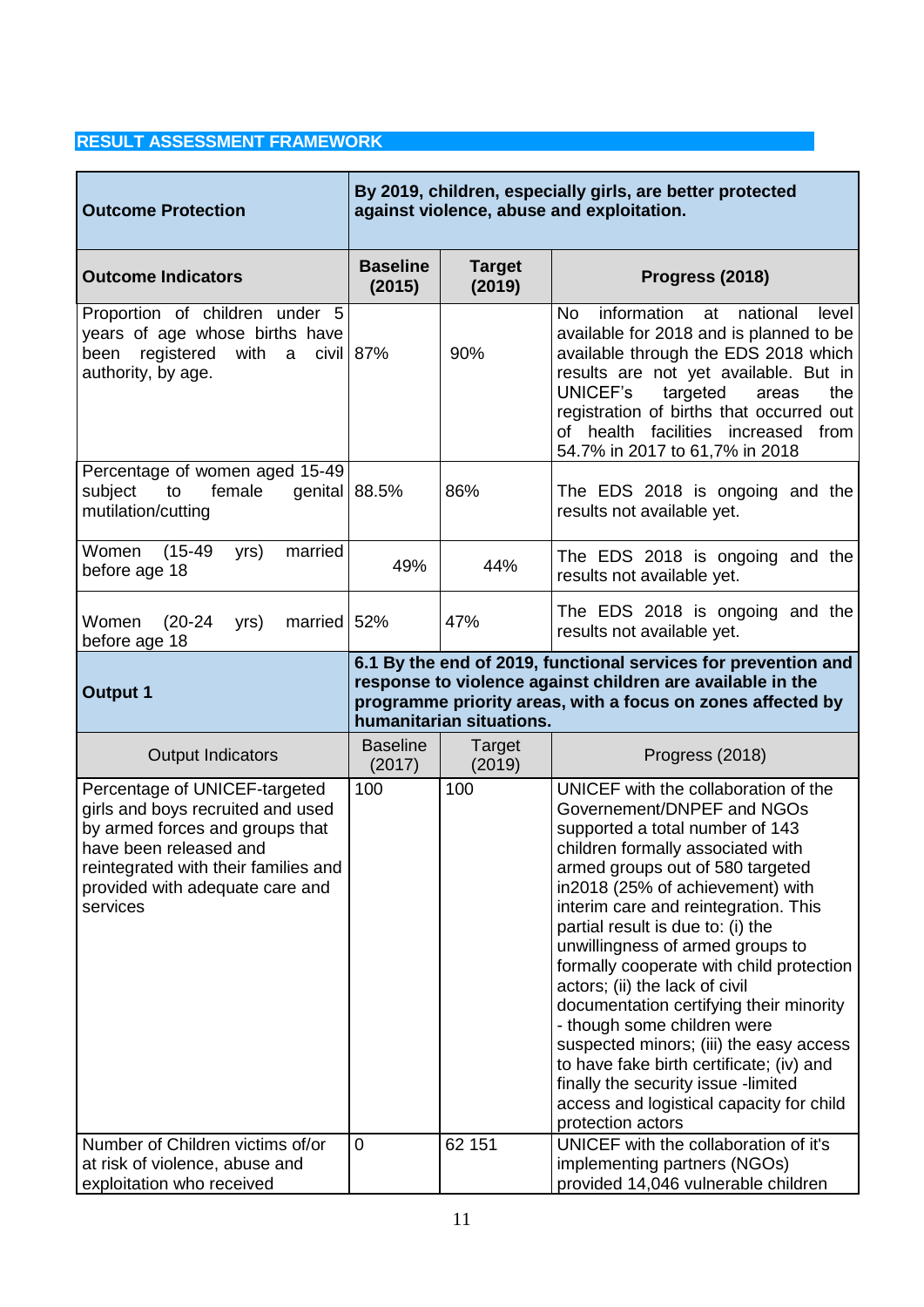| psychosocial support<br>percentage of UNICEF-targeted<br>unaccompanied and separated<br>girls and boys registered with<br>family tracing and reunification<br>services and family-based care or<br>appropriate alternative services | 0                         | 100                               | out of 40000 targeted in 2018 (35% of<br>achievement) with community based<br>psychosocial support. This partial<br>result is attributed to the limited access<br>of some areas for security reasons;<br>logistical capacity for child protection<br>actors and lack of funding.<br>UNICEF with the collaboration of it's<br>implementing partners (NGOs<br>and<br>Government)<br>provided<br>178<br>unacompanied and separated children<br>with care and family reunification, out<br>of 300 targeted (59% of achievement).<br>This partially result is attributed to the<br>security issue -limited access and<br>logistical capacity for child protection<br>actors. |
|-------------------------------------------------------------------------------------------------------------------------------------------------------------------------------------------------------------------------------------|---------------------------|-----------------------------------|-------------------------------------------------------------------------------------------------------------------------------------------------------------------------------------------------------------------------------------------------------------------------------------------------------------------------------------------------------------------------------------------------------------------------------------------------------------------------------------------------------------------------------------------------------------------------------------------------------------------------------------------------------------------------|
| <b>Output 2</b>                                                                                                                                                                                                                     | services                  |                                   | 6.2 By the end of 2019, communities in the programme<br>priority areas have acquired knowledge and skills to abandon<br>FGM/C and child marriage, and the use of victims' care                                                                                                                                                                                                                                                                                                                                                                                                                                                                                          |
| <b>Output Indicators</b>                                                                                                                                                                                                            | <b>Baseline</b><br>(2017) | <b>Target</b><br>(2019)           | Progress (2018)                                                                                                                                                                                                                                                                                                                                                                                                                                                                                                                                                                                                                                                         |
| Communities that have<br>participated in a public declaration<br>of support for the abandonment of<br>FGM/C                                                                                                                         | 77                        | 100                               | 80                                                                                                                                                                                                                                                                                                                                                                                                                                                                                                                                                                                                                                                                      |
| Number of girls, boys, women and<br>men benefitting from awareness<br>activities to promote access to<br>services to respond to incidents of<br>GBV (e.g. how, where and why to<br>access services for GBV)                         | 3,505                     | 5800                              | 11,150                                                                                                                                                                                                                                                                                                                                                                                                                                                                                                                                                                                                                                                                  |
| Number of individuals in<br>programme areas who regularly<br>participate in dialogues promoting<br>gender equitable norms including<br>delaying child marriage                                                                      | 201,251                   | 205,000                           | 349,690 reached through Mass<br>communication activity conducted as<br>part of awareness programs (numeric<br>cinema - road movies and participatory<br>theatre in schools, public places                                                                                                                                                                                                                                                                                                                                                                                                                                                                               |
| Output 3.                                                                                                                                                                                                                           |                           | Sikasso, Mopti, Gao and Timbuktu. | By the end of 2019, appropriate and functional institutions<br>and services for child justice and birth registration are<br>available in the Bamako district and the regions of Kayes,                                                                                                                                                                                                                                                                                                                                                                                                                                                                                  |
| <b>Output Indicators</b>                                                                                                                                                                                                            | <b>Baseline</b><br>(2017) | Target<br>(2019)                  | Progress (2018)                                                                                                                                                                                                                                                                                                                                                                                                                                                                                                                                                                                                                                                         |
| % of children who had their birth's<br>registered and who received a<br>legal identity document (0-17)<br>from vulnerable or marginalized<br>populations.                                                                           | <b>Not</b><br>available   | 80%                               | N/A                                                                                                                                                                                                                                                                                                                                                                                                                                                                                                                                                                                                                                                                     |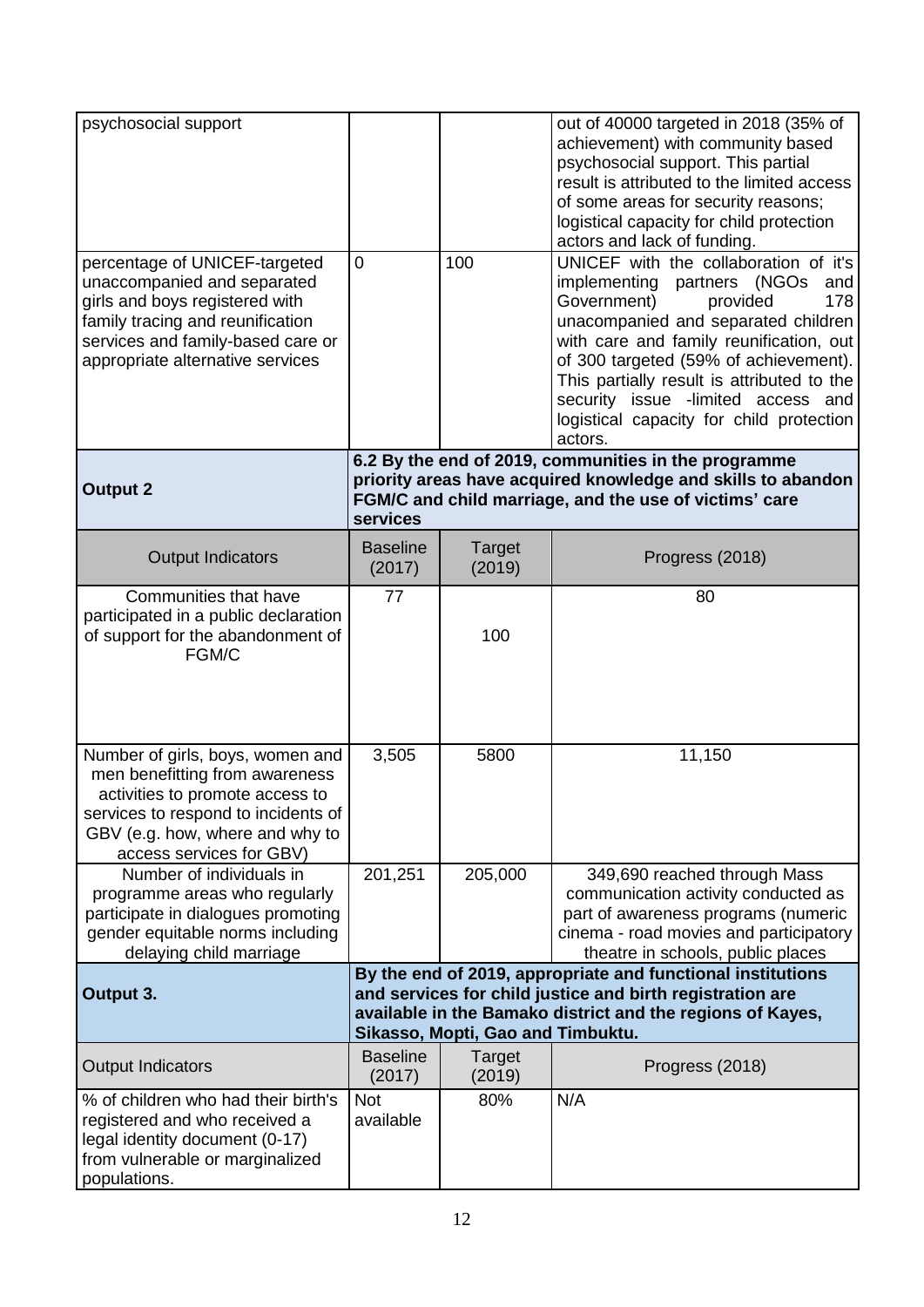| Number of children who had their    | N/A | 62170 | 25,877 |
|-------------------------------------|-----|-------|--------|
| birth's registered in the reporting |     |       |        |
| year through UNICEF supported       |     |       |        |
| programmes                          |     |       |        |

### <span id="page-12-0"></span>**FINANCIAL ANALYSIS**

In 2018, protection thematic funds SC149906 from Sweden together with UNICEF Regular Resources, Belguim funds, French Natcom, Canadian funding contributed greatly to achieving the results across all outputs: i) Output 1 (**service delivery)**; Output 2 **(prevention of Harmful Practices)**; Output 3 (**Birth registration).** The thematic funds largely supported implementation of Child Protection activites at national, regional and communities' level in Kayes, Koulikoro, Sikasso, Segou, Mopti, Tombouctou, Gao regions and Bamako District. The flexibility of the Swedish thematic funds allowed UNICEF Child Protection programs to further support emergency interventions and thus contribute to meet the vulnerable population's needs especially in terms of GBV and CPIE areas in Mali.

## **Table 1 Planned and Funded for the Country Programme 2018 (in US Dollar)**

| <b>Intermediate Results</b>                            | <b>Funding Type<sup>1</sup></b> | <b>Planned Budget<sup>2</sup></b> |
|--------------------------------------------------------|---------------------------------|-----------------------------------|
|                                                        | <b>RR</b>                       | 71,111                            |
| OUTPUT 1 OLD [POLICY AND LEGISLATIVE<br><b>FRAME1</b>  | <b>ORR</b>                      | 12,139                            |
|                                                        | <b>ORE</b>                      | 1,441                             |
|                                                        | <b>RR</b>                       | 937,138                           |
| OUTPUT 1 [POLICY AND LEGISLATIVE<br><b>FRAME1</b>      | <b>ORR</b>                      | 1,087,248                         |
|                                                        | <b>ORE</b>                      | 348,933                           |
|                                                        | <b>RR</b>                       | 1,453                             |
| OUTPUT 2 OLD [CAPACITY BUILDING]                       | <b>ORR</b>                      | 16,868                            |
|                                                        |                                 |                                   |
|                                                        | <b>RR</b>                       | 218,266                           |
| <b>OUTPUT 2 [CAPACITY BUILDING]</b>                    | <b>ORR</b>                      | 567,318                           |
|                                                        | <b>ORE</b>                      |                                   |
|                                                        | <b>RR</b>                       | 5,187                             |
| OUTPUT 3 OLD [POSITIVE SOCIAL CHANGE]                  | <b>ORR</b>                      | 51,181                            |
|                                                        | <b>ORE</b>                      |                                   |
|                                                        | <b>RR</b>                       | 415,674                           |
| <b>OUTPUT 3 [POSITIVE SOCIAL CHANGE]</b>               | <b>ORR</b>                      | 620,990                           |
|                                                        | <b>ORE</b>                      |                                   |
|                                                        | <b>RR</b>                       | 23,236                            |
| OUTPUT 4 OLD [CHILD PROTECTION IN<br><b>EMERGENCY]</b> | <b>ORR</b>                      |                                   |
|                                                        | <b>ORE</b>                      | 8,332                             |
| <b>Total Budget</b>                                    |                                 | 4,386,514                         |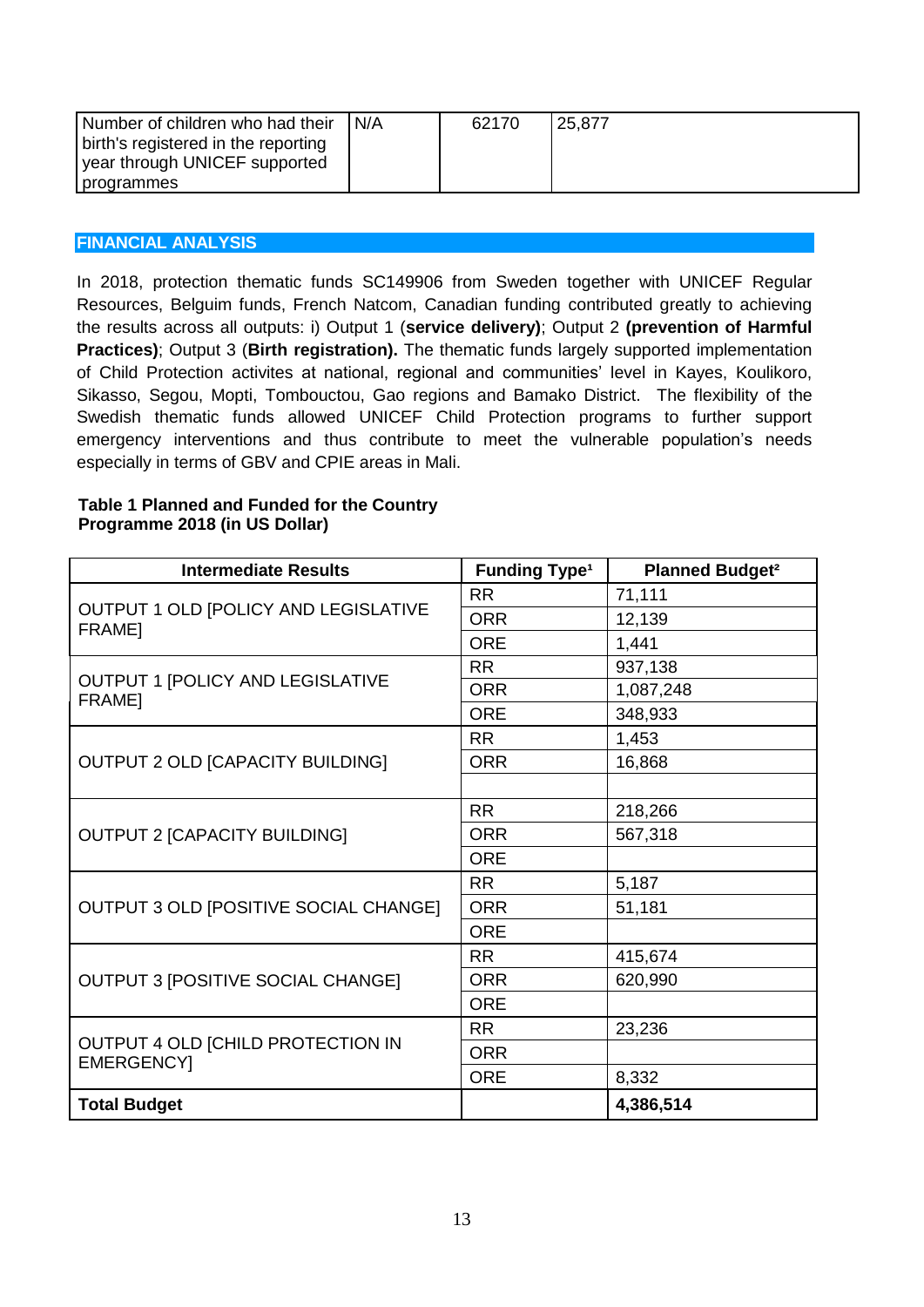## **Table 2**

**Outcome 6: Protection Thematic Contributions Received for Outcome Area 6 (Protection) by UNICEF Mali in 2017 (in US Dollars**)

| l Donors                                             | <b>Grant Number</b> | <b>Contribution</b><br><b>Amount</b> | Programmable<br><b>Amount</b> |
|------------------------------------------------------|---------------------|--------------------------------------|-------------------------------|
| SIDA - Sweden (Mali: Support to Child<br>Protection) | SC1499060094        | 1,724,138                            | 1,603,448                     |
| Total                                                |                     | 1,724,138                            | 1,603,448                     |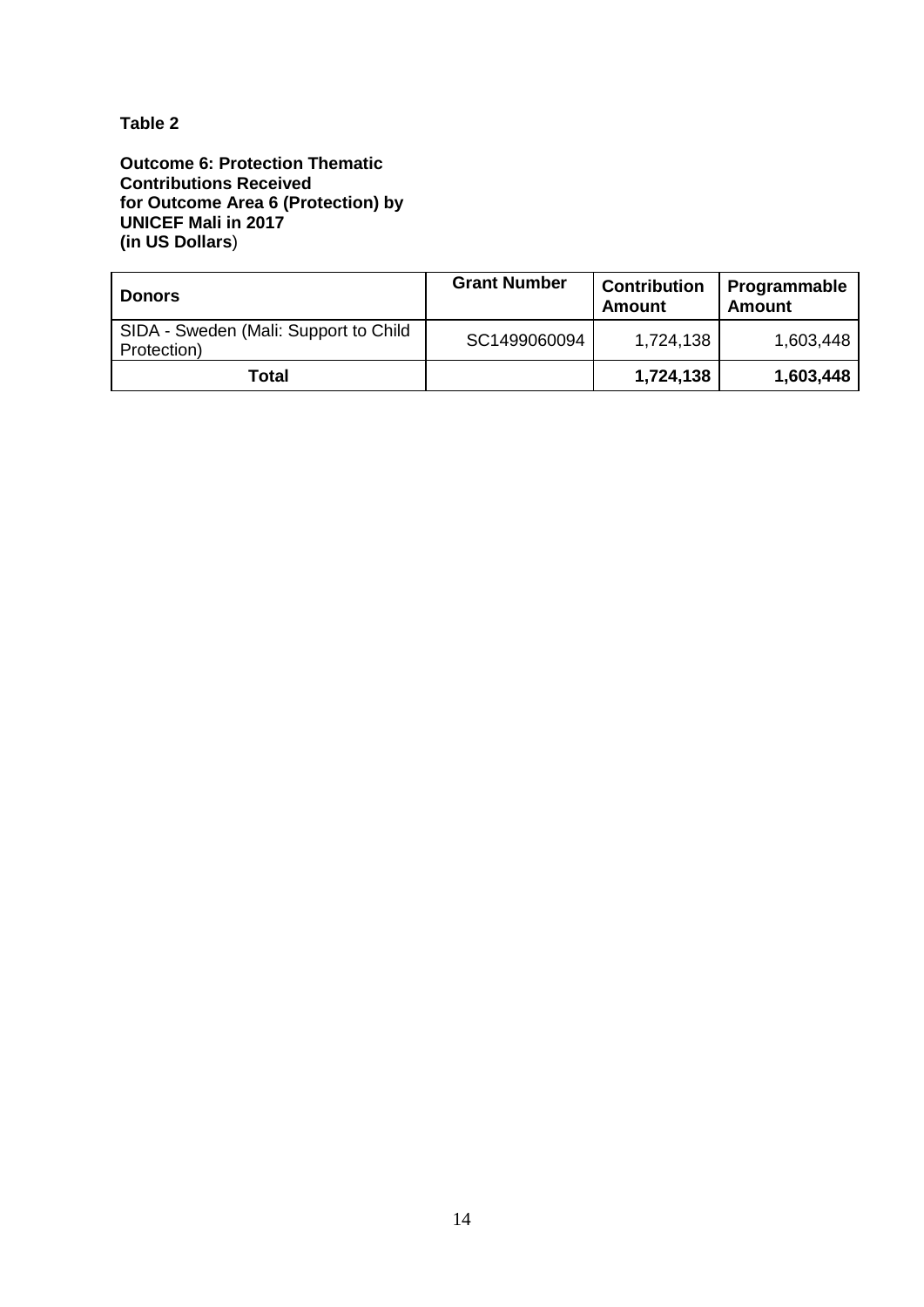### **Table 3: Expense by Results Area in Thematic Sector 2018 Outcome Area 6: Protection**

### **2017 Expenditures by Key-Results Areas (in US Dollars)**

|                                                                                     | <b>Expenditure Amount*</b>                           |                                               |                             |                                         |
|-------------------------------------------------------------------------------------|------------------------------------------------------|-----------------------------------------------|-----------------------------|-----------------------------------------|
| <b>Organizational Targets</b>                                                       | <b>Other</b><br><b>Resources</b><br><b>Emergency</b> | <b>Other</b><br><b>Resources</b><br>- Regular | Regular<br><b>Resources</b> | <b>All Programme</b><br><b>Accounts</b> |
| 23-01 Prevention and response<br>violence<br>for<br>against<br>services<br>children | 335,638                                              | 1,427,805                                     | 1,832,069                   | 3,595,512                               |
| 23-02<br>Harmful<br>practices<br>(FGM/C and child marriage)                         | 18,977                                               | 1,481,954                                     | 389,336                     | 1,890,267                               |
| 23-03 Access to justice                                                             | 17,673                                               | 1,258,050                                     | 554,018                     | 1,829,741                               |
| <b>Total</b>                                                                        | 372,288                                              | 4,167,809                                     | 2,775,423                   | 7,315,520                               |

# 1) Expense by Results Area in

| <b>Thematic Sector</b>             | 2018 |                |
|------------------------------------|------|----------------|
| <b>Row Labels</b>                  |      | <b>Expense</b> |
| <b>Other Resources - Emergency</b> |      | 372,288        |
| 23-01 Prevention and response      |      |                |
| services for violence against      |      |                |
| children                           |      | 335,638        |
| 23-02 Harmful practices            |      |                |
| (FGM/C and child marriage)         |      | 18,977         |
| 23-03 Access to justice            |      | 17,673         |
| <b>Other Resources - Regular</b>   |      | 4,167,809      |
| 23-01 Prevention and response      |      |                |
| services for violence against      |      |                |
| children                           |      | 1,427,805      |
| 23-02 Harmful practices            |      |                |
| (FGM/C and child marriage)         |      | 1,481,954      |
| 23-03 Access to justice            |      | 1,258,050      |
| <b>Regular Resources</b>           |      | 2,775,423      |
| 23-01 Prevention and response      |      |                |
| services for violence against      |      |                |
| children                           |      | 1,832,069      |
| 23-02 Harmful practices            |      |                |
| (FGM/C and child marriage)         |      | 389,336        |
| 23-03 Access to justice            |      | 554,018        |
| <b>Grand Total</b>                 |      | 7,315,520      |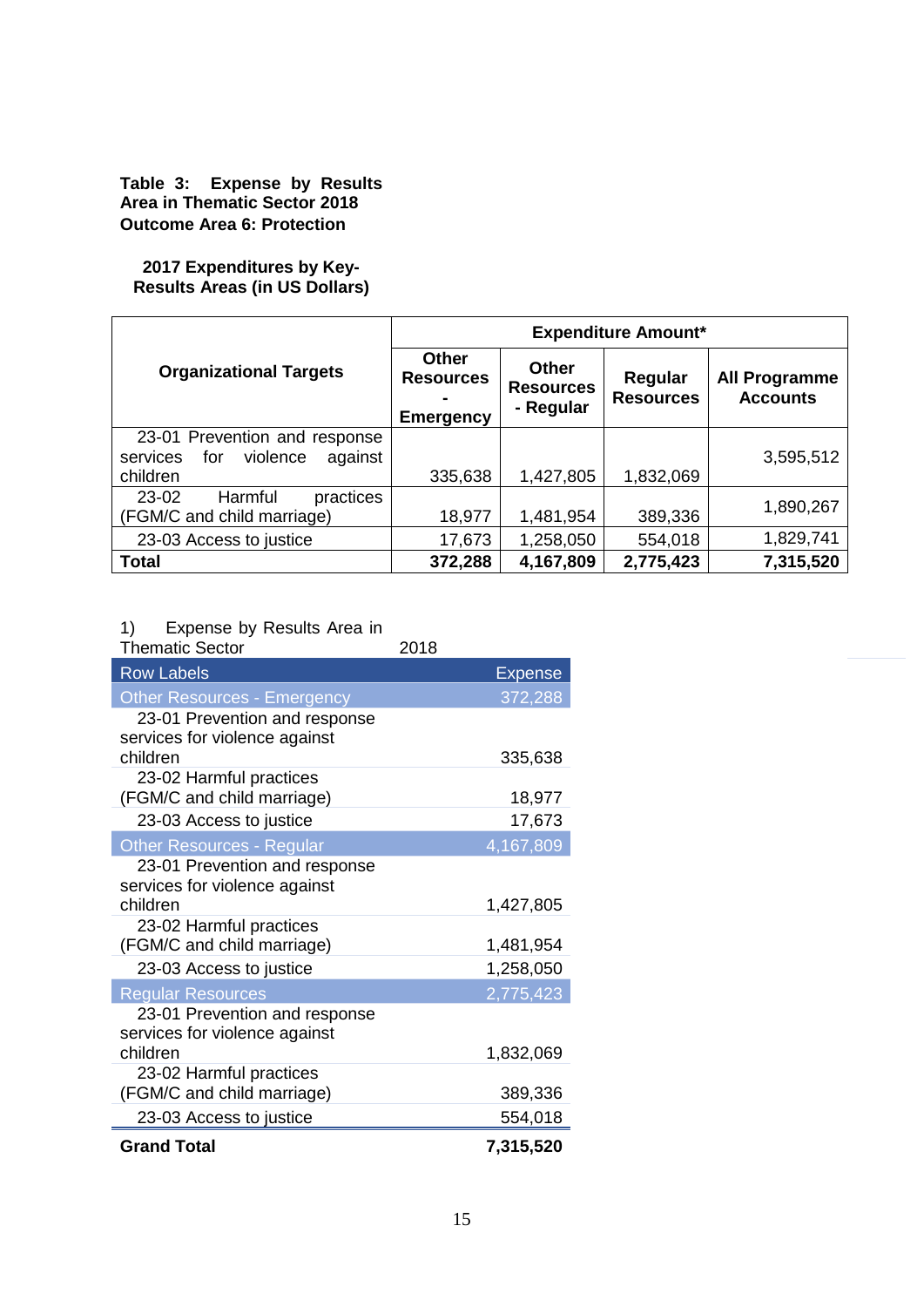# **Table 4**<br>**1)** Th

1) Thematic expense by Results Area 2018

## **Outcome Area 6: Protection**

| <b>Row Labels</b>                                                       | <b>Expense</b> |
|-------------------------------------------------------------------------|----------------|
| <b>Other Resources - Emergency</b>                                      | 576            |
| 23-01 Prevention and response services for violence against<br>children | 263            |
| 23-02 Harmful practices (FGM/C and child marriage)                      | 164            |
| 23-03 Access to justice                                                 | 150            |
| <b>Other Resources - Regular</b>                                        | 2,960,865      |
| 23-01 Prevention and response services for violence against             |                |
| children                                                                | 820,284        |
| 23-02 Harmful practices (FGM/C and child marriage)                      | 1,092,571      |
| 23-03 Access to justice                                                 | 1,048,010      |
| <b>Grand Total</b>                                                      | 2,961,441      |

## **Table 5**

## **Expenses by Specific Intervention Codes (SIC) Outcome Area 6: Protection**

| <b>Row Labels</b>                                                                                                                                          | <b>Expense</b> |
|------------------------------------------------------------------------------------------------------------------------------------------------------------|----------------|
| 23-01-01 Legal and policy framework related to violence, exploitation and abuse                                                                            | 73,324         |
| 23-01-02 Services to prevent or respond to violence, exploitation and abuse                                                                                | 303,856        |
| 23-01-03 Services to prevent or respond to gender-based violence in emergencies                                                                            | 55,932         |
| 23-01-04 Psycho-social support in emergencies                                                                                                              | 117,063        |
| 23-01-05 Social welfare workforce systems strengthening (accreditation, staffing and<br>supervision)                                                       | 594,524        |
| 23-01-07 Administrative data and Information Management System (IMS)including<br>CPIMS+, GBVIMS+, MRMIMS+                                                  | 23,207         |
| 23-01-08 Family reunification in emergencies - prevention and response                                                                                     | 2,367          |
| 23-01-09 Child labour                                                                                                                                      | 594            |
| 23-01-10 Children associated with armed forces and armed groups - prevention and                                                                           |                |
| response                                                                                                                                                   | 391,906        |
| 23-01-11 Landmines and explosive weapons - prevention and assistance                                                                                       | 4,938          |
| 23-01-12 MRM - Child protection monitoring and reporting of grave violations in armed<br>conflict (Security Council Resolutions 1612, 1882, 1888 and 1960) | 101,981        |
| 23-01-13 Child Protection - Emergency Preparedness                                                                                                         | 1,459          |
| 23-01-20 Protective services for children on the move                                                                                                      | 18,009         |
| 23-01-22 Inter-sectoral coordination and collaboration on violence, exploitation and<br>abuse                                                              | 6,398          |
| 23-01-23 Child Protection humanitarian AoR/humanitarian sector coordination                                                                                | 4,850          |
| 23-01-99 Technical assistance - Prevention and response services forviolence against<br>children                                                           | 794,674        |
| 23-02-01 Services related to child marriage                                                                                                                | 132,419        |
| 23-02-03 Social and behaviour change communication for child marriage                                                                                      | 218,442        |
| 23-02-07 Services related to FGM/C                                                                                                                         | 605,084        |
| 23-02-09 Social and behaviour change communication related to FGM/C                                                                                        | 584,803        |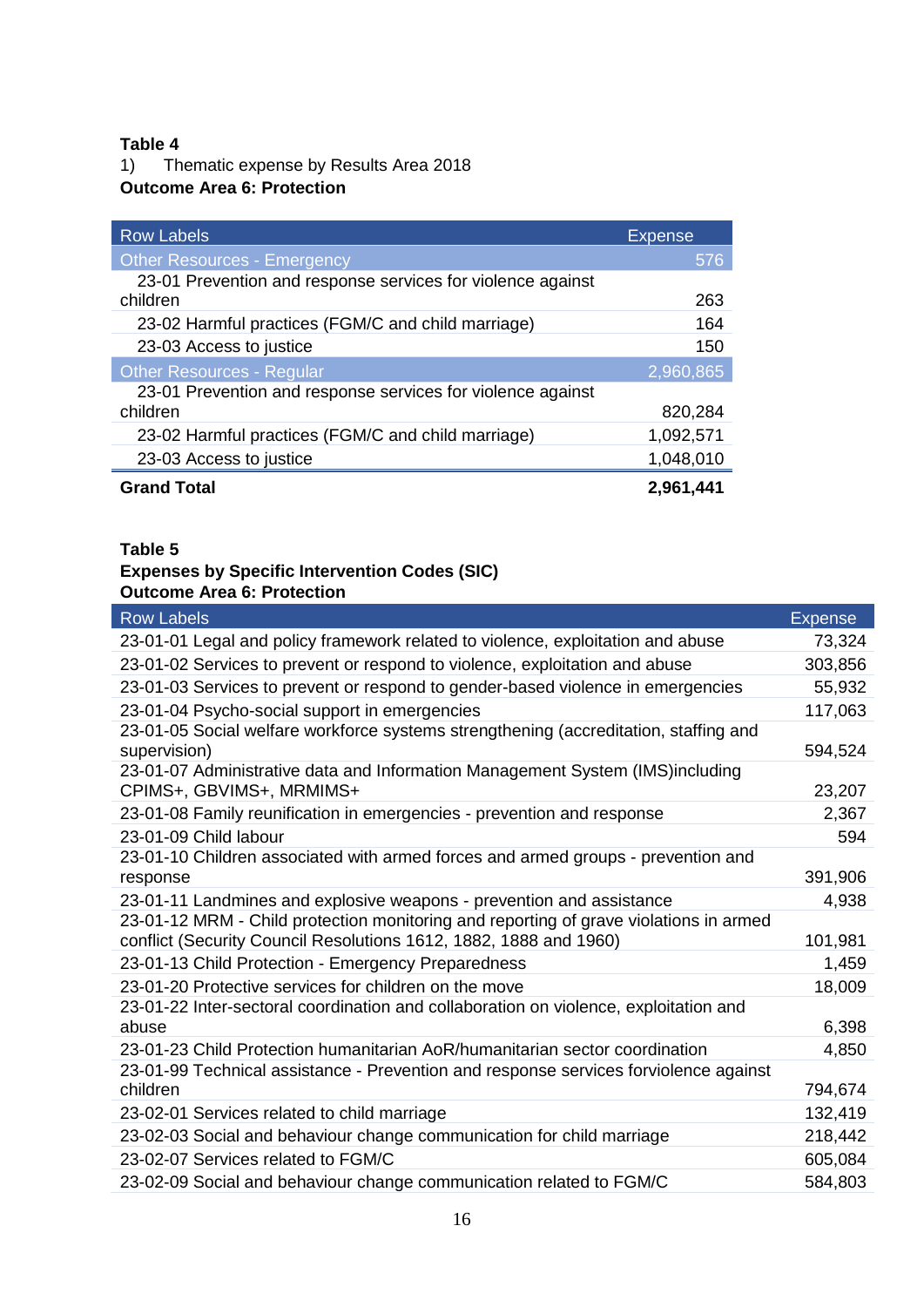| <b>Grand Total</b>                                                                          | 5,476,055 |
|---------------------------------------------------------------------------------------------|-----------|
| 23-03-99 Technical assistance - Access to justice                                           | 325,750   |
| 23-03-04 Birth Registration/Civil Registration and Vital Statistics systems                 | 1,097,619 |
| 23-03-02 Justice sector workforce strengthening and capacity building (including<br>police) | 2,614     |
| 23-02-99 Technical assistance - FGM/C                                                       | 10,443    |
| 23-02-98 Technical assistance - Child marriage                                              | 3,800     |

#### <span id="page-16-0"></span>**FUTURE WORKPLAN**

Despite efforts made over the past four years, child protection issues severe and need increased efforts. Child rights violations are increasing due to the armed conflict and intercommunity clashes affecting the northern and central regionsm. The persistence of social and gender norms perpetuating traditional practices, namely child marriage and FGM/C continue to affect girls,

As for the emergency component of the programme UNICEF in partnership with the Gouvernment and civil society will make available prevention and response services for children affected by humanitarian situations in line with the 2019 Humanitarian Response Plan and UNICEF Humanitarian Action for Children.

Unicef will continue to provide support to key stakeholders at national and regional levels to ensure the implementation of this strategy resulting in a more efficient and effective response as well as coordination and joint planning between the development, humanitarian and peacekeeping actors within the UN system in Mali.

The 2019 UNICEF child protection humanitarian interventions will focus on the following activities:

- Child recruitment and other grave violations prevention interventions
- Support to interim care, family reunification and community reintegration (socioeconomic reintegration) interventions for children released from forces and armed groups
- Support to interim or alternative care and family reunification and reintegration of unacompanied and separated children
- Psychosocial and gender sensitive support for children affected by conflict
- Multisectoral interventions for victims of gender-based violence, including cases of sexual exploitation and abuse
- Reinforce the monitoring and communication on serious child rights grave violations (MRM)
- Facilitate children affected by the conflict beyond the deadline to access birth certificates including using innovative durable solutions
- Strenghen community child protection committees to identify, respond and make referals of child protection cases in areas affected by conflict
- Strenghen the capacity of justice actors and national and international security services to ensure the protection and the best interest of children associated or suspected of association with armed groups
- Reinforce the child protection coordination mechanism including information management to orient and for effective child protection interventions (for both humanitarian and development)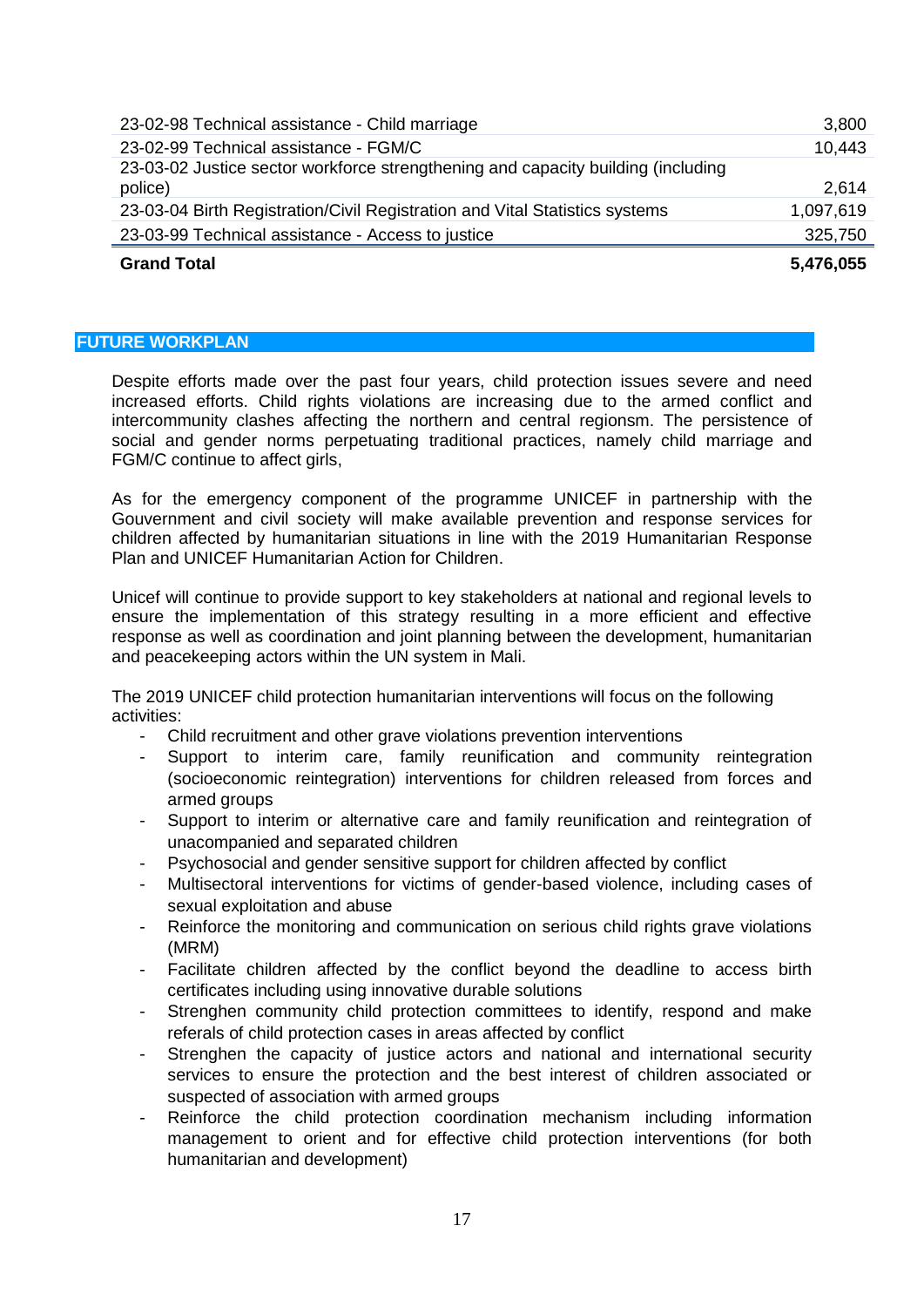Falicitate acces to civil registration documents by vulnerable children in conflict areas by providing them birth certificate though suppletif judgment

As for the prevention and response to gender-based violence, UNICEF will strengthen its efforts in supporting the Gouvernment and the civil society for the abandonment of child mariage and MGF/C with the focus on adolescent girls as actors of social change. The Program will suppot also the gouvernment to: i) develop a costed plan to eliminate child marriage and ii) implement the national gender based violences strategy and it's 2019-2022 costed action plan at national, regional and local levels.

UNICEF will further develop its interventions, started in 2018 on the issue of children on the move in line with the new unicef Regional Child Protection Strategy which is a new area of engagement for the Mali Country Office. The specific strategy that has been developed in 2018 with government and key stakeholders will be fully implemented starting in 2019 and will foster Malian Government leadership on the protection of children on the move in line with the '*Global Compact for Safe, orderly and regular migration'* adopted by Malien Governement in Marrakech on December 11 2018. In partnership with Malian Government and civil society UNICEF will address vulnerabilities of Children on the Move through an inclusive approach, providing every child in mobility in need of protection with a continuum of care from community-based protection networks to formal social services with the aim to prevent and respond to abuse, violence and exploitation along the migratory road.

To do so, the program will Support the development of government led case management frameworks including national case management standard operating procedures (SOPs) and information sharing protocols, development of minimum package of response services as part of the inter-agency service provision framework. Through this process, Unicef will lead the trainings and mentoring sessions of front line service providers and social workforce on case management and referral pathway, alternative care, provision of integrated services for children and other relevant themes.

As far a birth registration Unicef will focus its effort on stragthening the already collaboration between the health and the civil registration system to ensure that new born babies are declared, registered at birth and receive birth certificate. UNICEF will support the different government partners (civil registration and health) as well as the community-based health workers in scaling- up interoperability model between the health and civil registration systems the registration of new born babies within the legal deadline in other areas.The program will, also focus on the extension of effective tracking birth certificate through RapidPro data collection system with the purpose to generate quality monthly data on birth certification report.

## <span id="page-17-0"></span>**EXPRESSION OF THANKS**

UNICEF in Mali would like to thank all partners who have contributed to the implementation and on-going execution of the Child Protection program.

In particular, our acknowledgements go to:

- The Government of Sweeden whose continuing support has made this Initiative possible and is allowing UNICEF in Mali and partners to improve the Child Protection issues in Mali;
- The national partners and counterparts who have facilitated and actively participated in various aspects of the programme, notably the Ministry of Women Children and Family and its decentralized technical services from central and local levels,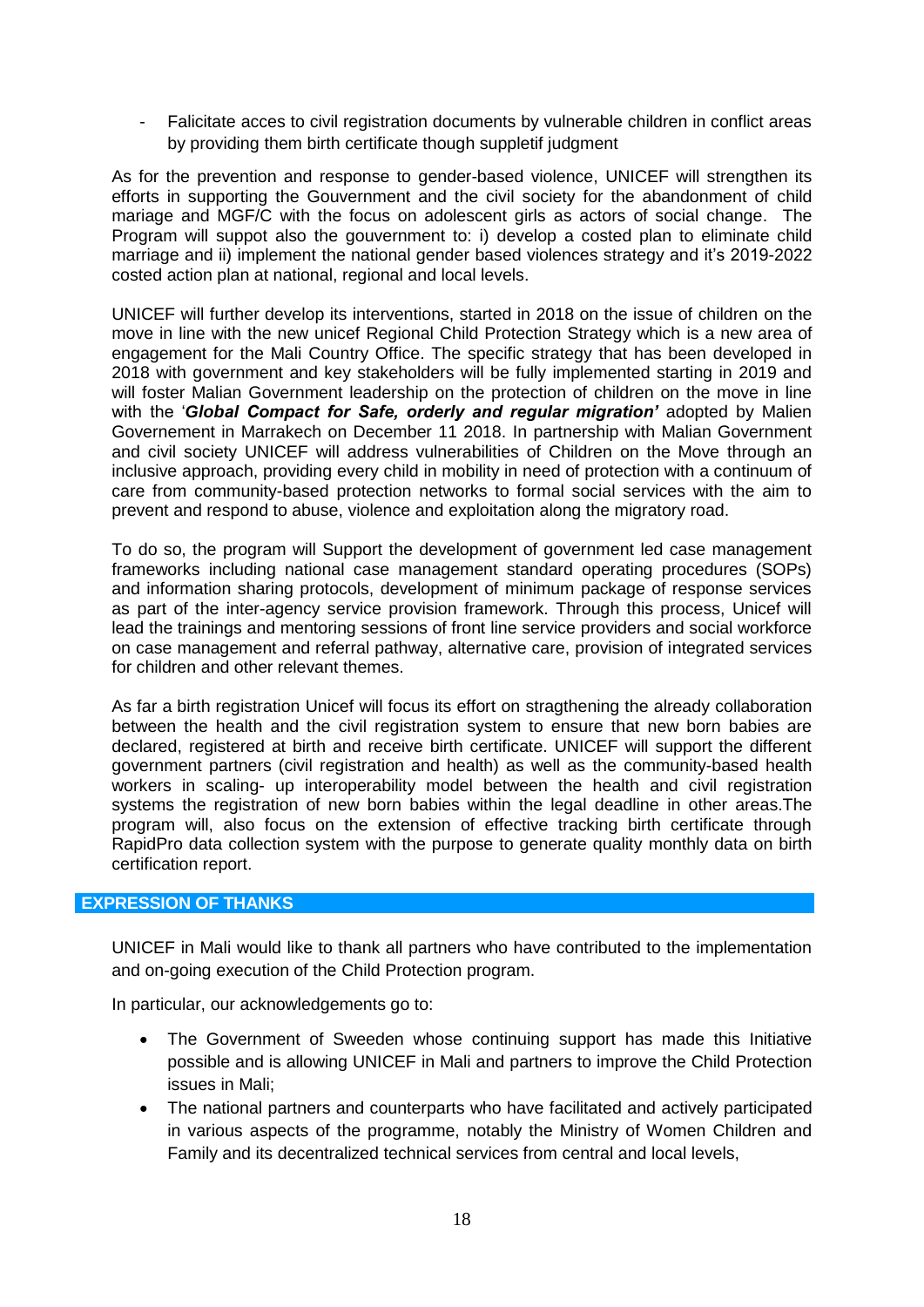- The Civil Society Organisation partners of UNICEF for their activite and productive contribution
- Our UNICEF colleagues at the Regional level as well as at Headquarters for their invaluable support

UNICEF in Mali would like to highlight the flexibility that the thematic contributions provide. These funds have made it possible to address Child Protection needs in Mali implementing various strategies and approaches such as focused institutional support, capacity building and service-delivery, enhanced coordination, and advocacy.